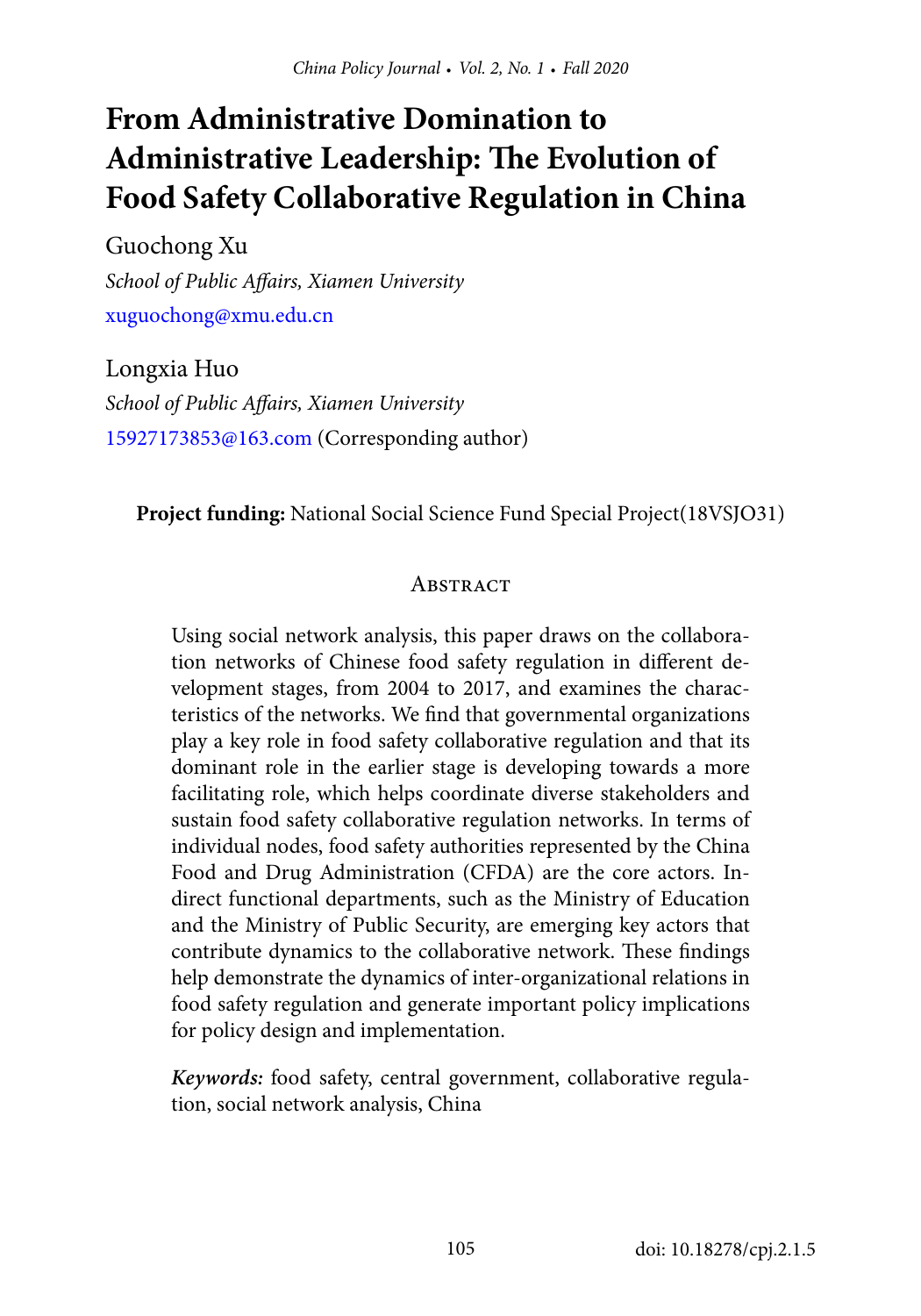# **De la dominación administrativa al liderazgo administrativo: La evolución de la regulación colaborativa de seguridad alimentaria en China**

#### Resumen

Utilizando el análisis de redes sociales, este documento se basa en las redes de colaboración de la regulación de seguridad alimentaria china en diferentes etapas de desarrollo, desde 2004 hasta 2017, y examina las características de las redes. Descubrimos que las organizaciones gubernamentales desempeñan un papel clave en la regulación colaborativa de seguridad alimentaria y que su papel dominante en la etapa anterior se está desarrollando hacia un papel más facilitador, que ayuda a coordinar diversas partes interesadas y mantener las redes de regulación colaborativa de seguridad alimentaria. En términos de nodos individuales, las autoridades de seguridad alimentaria representadas por la Administración de Drogas y Alimentos de China (CFDA) son los actores principales. Los departamentos funcionales indirectos, como el Ministerio de Educación y el Ministerio de Seguridad Pública, son actores clave emergentes que contribuyen a la dinámica de la red de colaboración. Estos hallazgos ayudan a demostrar la dinámica de las relaciones interorganizacionales en la regulación de la inocuidad de los alimentos y generan importantes implicaciones políticas para el diseño e implementación de políticas.

*Palabras clave:* inocuidad de los alimentos, gobierno central, regulación colaborativa, análisis de redes sociales, China

# 从行政主导到行政领导:中国食品安全合作监管 的演变 <sub>摘要</sub>

通过社会网络分析,本文研究了2004年至2017年间中国食品 安全监管合作网络的不同发展阶段,并检验了该网络的特 征。我们发现政府机构在食品安全合作监管中发挥关键作 用,并且政府机构在早期阶段中发挥的主导作用正过渡到更 具促进性的作用,帮助协调不同利益攸关方并维护食品安全 合作监管网络。就单个节点而言,国家食品药品监督管理总 局(CFDA)所代表的食品安全权威机构是核心参与者。起间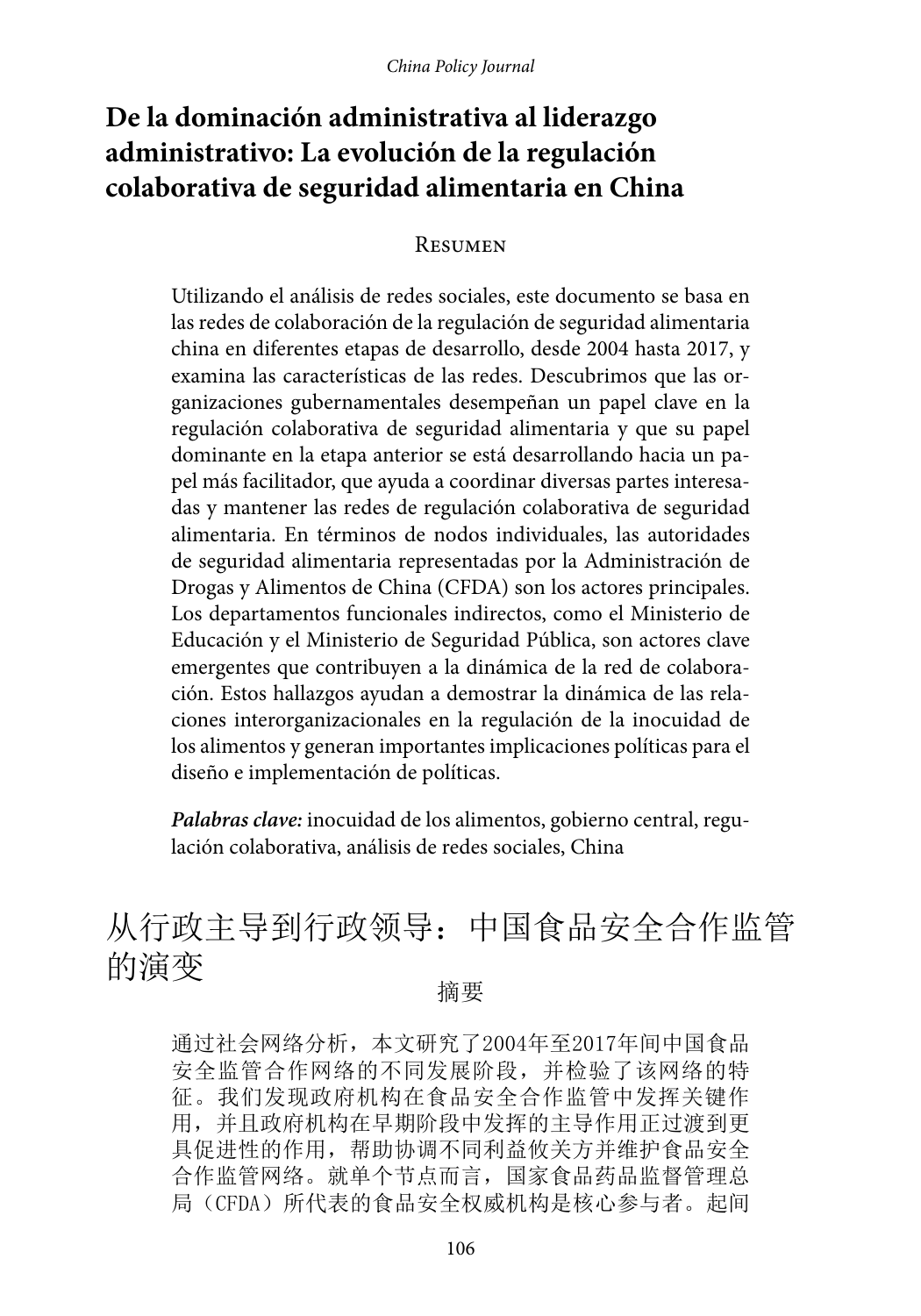接作用的部门,例如教育部与公安部,都是对该合作网络作 出动态贡献的新兴关键参与者。这些研究发现帮助证明食品 安全监管中机构间关系的动态,并为政策设计和执行提供重 要的政策意义。

关键词: 食品安全,中央政府,合作监管,社会网络分析, 中国

# **Introduction**

s the saying goes, "food is the<br>basic of the people, safety is<br>the basic of food." Food safe-<br>ty concerns the national economy and basic of the people, safety is **L**the basic of food." Food safety concerns the national economy and people's livelihoods, which not only directly affect the legitimacy of political achievements, but also the legitimacy of political power. Therefore, food safety has attracted much attention in recent years. The Third Plenary Session of the Eighteenth Communist Party of China (CPC) Central Committee proposed that food safety be an integral part of the public safety system. The thirteenth Five-Year Plan clearly emphasized that we must comply with the "Four Most Stringent" requirements to implement the Food Safety Law. The nineteenth National Congress of CPC further proposed that "the implementation of food safety strategies will allow people to eat with confidence." All in all, the improvement of food safety governance has become a key issue in China's national governance.

Despite the steady improvement of China's food safety regulatory capabilities, there remain many drawbacks. Among them, the most criticized is the

lack of collaborative regulation (Ma 2015). On the one hand, the segmented regulation system leads to the fragmentation of authority (Liu 2010). As a result, achievement depends not only on individual departments' efforts, but also on collective collaboration. On the other hand, food safety is a typical cross-boundary issue that transcends knowledge and jurisdictional boundaries. Consequently, the stakeholders involved are diverse. The political interests of the regulatory authorities, the economic interests of the regulated, and public social interests are intertwined, and thus, tensions arise. It is necessary to promote and facilitate regulatory collaboration, build mutual trust, and integrate multiple interests to improve regulatory effectiveness and resolve regulatory dilemmas.

In this context, the collaborative regulation of food safety has become a hot topic. Recent research has used holistic government, game theory, and relational contracts perspectives. The core of holistic government theory is coordination and integration. It advocates the elimination of the collective action dilemma through institutional integration and restructuring (Chen and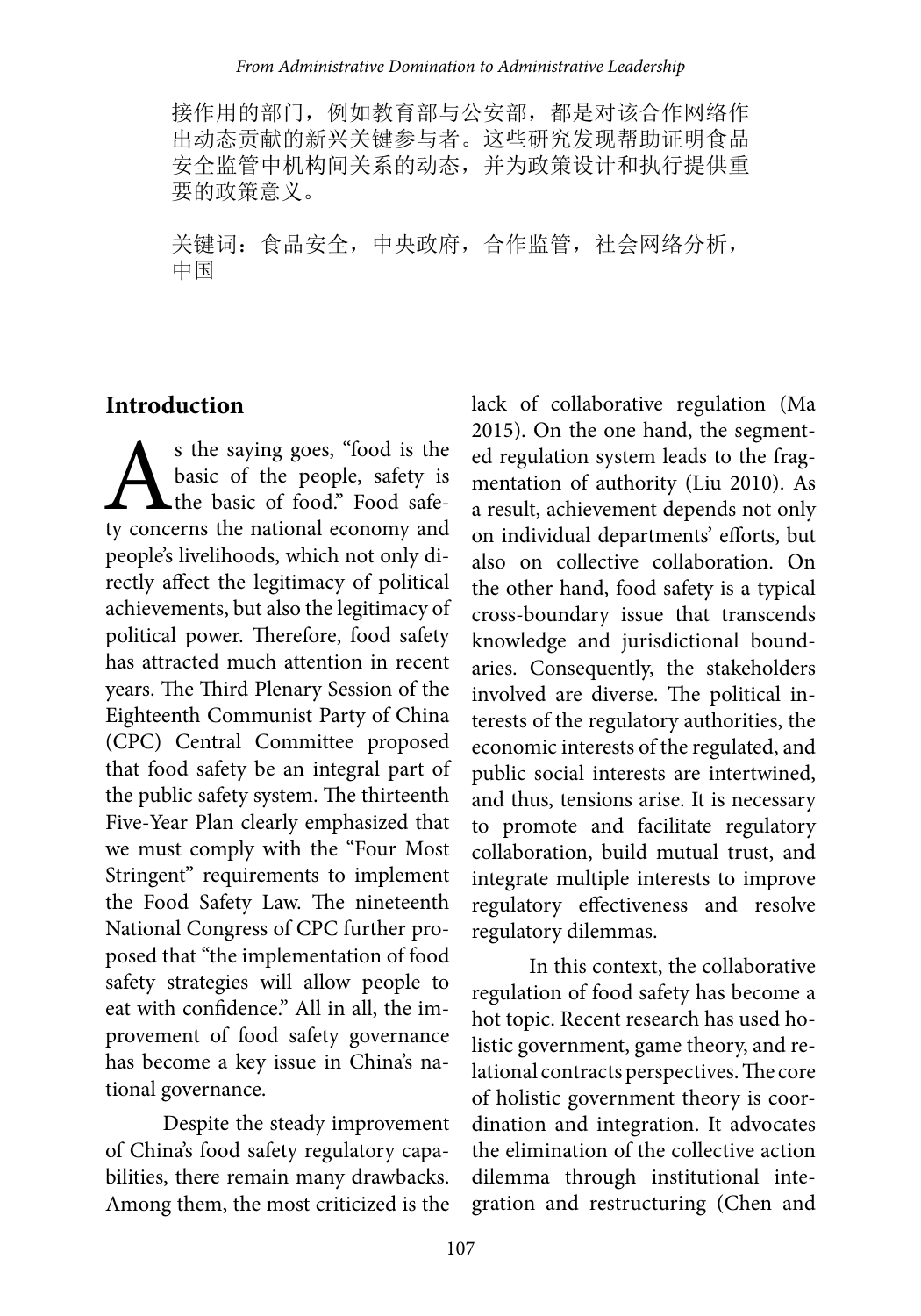Zhang 2012). When it comes to meeting food safety challenges, in order to enhance interagency collaboration, we should change the organizational structures, establish new accountability and incentive mechanisms, build better partnerships, and reshape organizational cultures (Yan 2010). While the holistic government approach is promising, it may also be costly and fragile due to irreconcilable conflicts of interest, the complexity of new arrangements, obscure accountability mechanisms, and so on.

From the perspective of game theory, scholars analyze the factors affecting organizational cooperation or embarrassment by constructing a game model between regulatory agencies (Yuan and Hu 2014). Although sophisticated mathematical models can provide some useful insights, for the sake of simplification, they usually focus on games with exactly two players rather than multiple players to examine players' strategies. Therefore, it weakens the explanatory power of the model and the conclusions are likely to be discrepant from reality.

From the perspective of relationship contracts, collaborative regulation is regarded as a relationship contract between entities. The pursuit of autonomy by individual departments, the uncertainty of return, and the externality of governance effectiveness lead to higher transaction costs between departments, hindering collaboration. To address these challenges, we should redesign the authority configuration structure, nurture a fair and trust envi-

ronment, and reduce externalities. The construction of a departmental collaboration mechanism should also focus on the above aspects (Nie and Yan 2009; Yan and Nie 2009). Although this view is quite insightful, it regards the transaction subject as a pure economic man, follows the beaten track of under-socialized interpretations, and ignores the influence of interpersonal relationships embedded in the exchange.

In general, scholars have thoroughly explored the issue in terms of a causal mechanism for insufficient collaborative regulation, the ideal form, and designs of collaborative regulation. Regrettably, few studies have systematically explored the development of China's food safety collaborative regulation. To make up for this deficiency, this paper discusses the issue from the perspective of social network analysis (SNA). In essence, collaborative regulation is a cross-agency, cross-level, and cross-sector governance arrangement aimed at achieving specific goals via collective action. Otherwise, it is difficult to achieve the above goals by an individual department. This process places particular emphasis on deliberation and consensus. From this perspective, collaborative regulation can be regarded as a goal-oriented, multi-agent collaboration network. The action strategies adopted by actors are deeply constrained by the network structure or relationship structure in which they are embedded. Once it is removed, it is difficult to display the essence of cooperation. As a specialized network analysis tool, SNA provides a series of concepts and methods for exploring the struc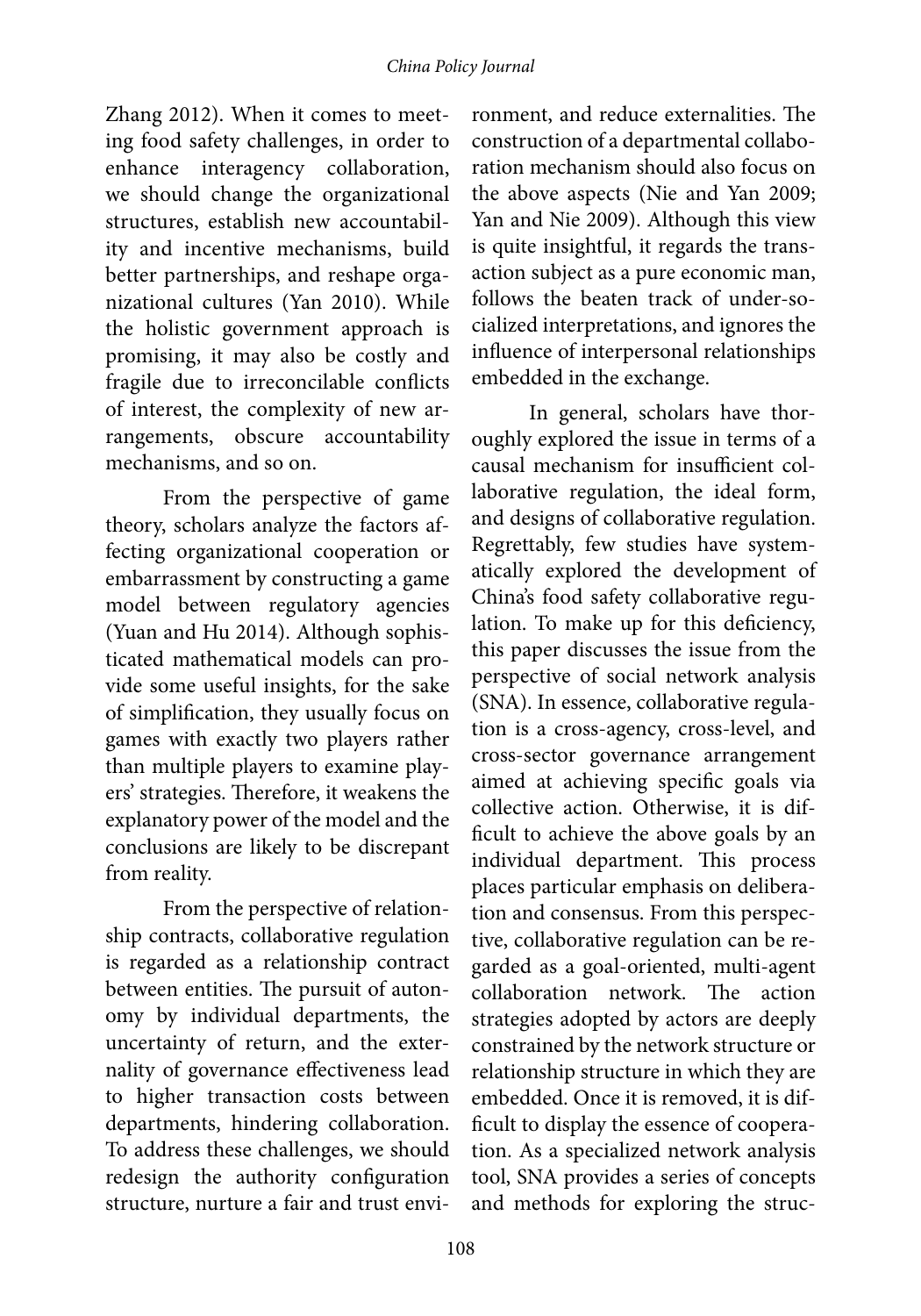ture of the network and the relationship between actors (nodes), such as density, centrality, and structural holes. It can quantitatively and completely describe the characteristics of collaborative regulation at whole-network, group, and actor levels. Given that, we intend to add to the growing body of knowledge the issue of China's food safety collaborative regulation by SNA.

# **Research Design**

# *Theoretical perspective and the analytical dimension*

I<br>of f The past twenty years, the study of food safety collaborative regulation has become an important field of food safety research. The current literature falls into two categories based on the research foci. (1) Cross-sector collaborative regulation research focuses on the public-private partnership regulation model. The literature uses different concepts such as "management-based regulation," "co-regulation," and "meta-regulation" to name this model (Rouvière and Royer 2017, 135). Some scholars summarize the co-regulatory practices adopted by the UK and North America into the four key aspects of food safety regulation: setting standards, process implementation, enforcement, and compliance monitoring (Martinez et al. 2007). Rouvière and Royer (2017) offer new insights into these collaborations; they consider these arrangements as embedded meso-institutions, merging both public and private actors into a single institutional frame to respond to food

safety incidents. With the concept of social co-governance being emphasized as the basic principle for food safety governance in China, many Chinese researchers focus on the design of ideal social co-governance model supporting mechanisms. Ding and Sun (2014) identify several main tasks for those who wish to promote social co-governance: promoting the development of NGOs, improving the coordination of relevant actors, encouraging citizen participation, and integrating resources. Liu and Li (2018) introduce smart regulation theory to shed new light on food safety collaborative regulation. (2) Inter-government and intra-government collaborative regulation research: Freeman and Rossi (2012) assess the relative strengths and weaknesses of coordinative regulation frequently used in the US: interagency consultation, interagency agreements, joint policymaking, and presidential management of coordination. The Government Accountability Office (2012) put forward some key considerations requiring attention for effective implementation of interagency collaborative mechanisms: outcomes and accountability, bridging organizational cultures, leadership, clarity of roles and responsibilities, participants, resources, written guidance, and agreements. When it comes to improving food safety interagency collaboration in China, Liu (2010) advocates the establishment of a strong coordination body. Similarly, Ma (2015) emphasizes the importance of enhancing the authority of a comprehensive coordination body.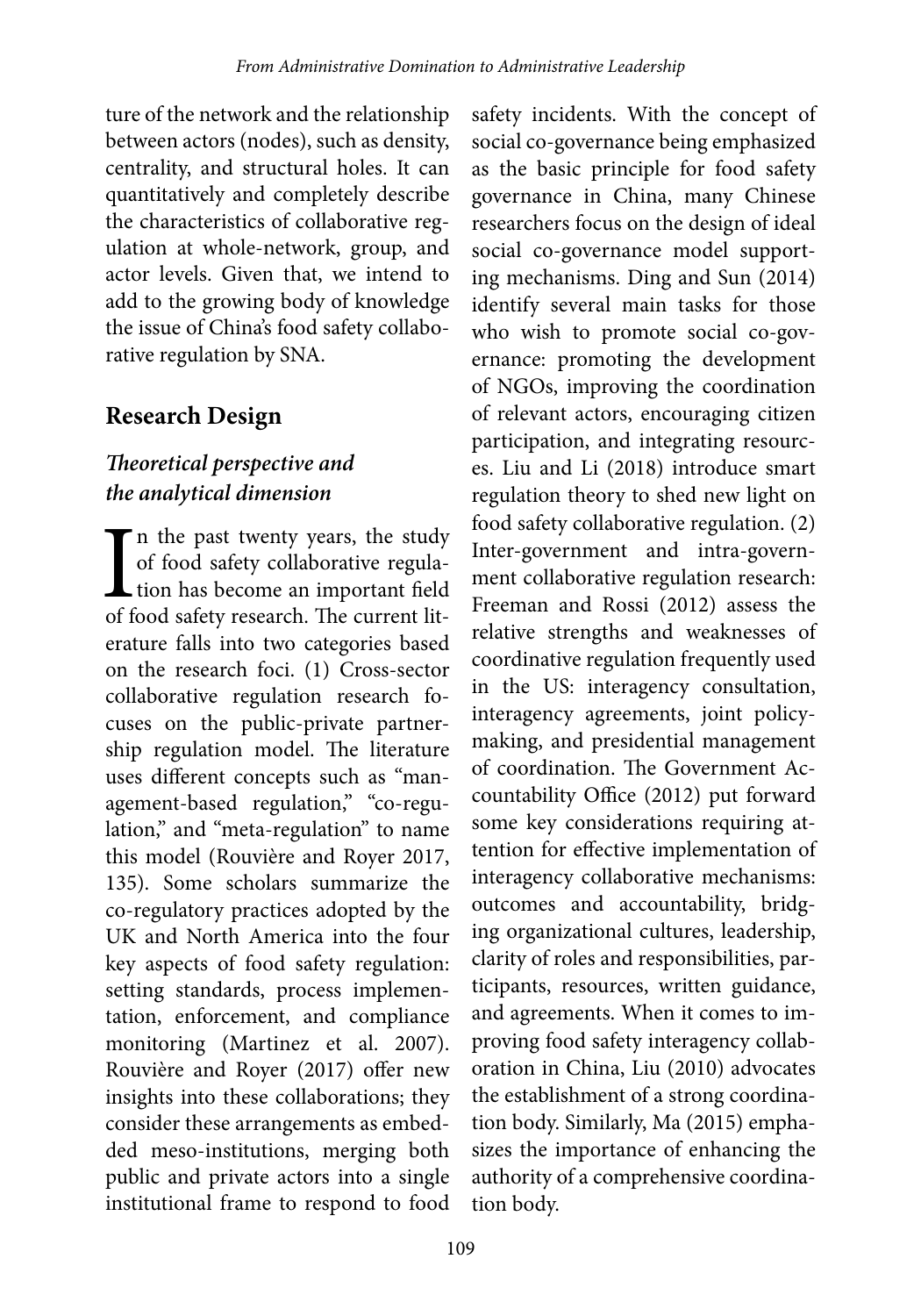In a word, compared with their western counterparts, Chinese researchers overemphasize normative elaboration and relatively neglect the empirical study of food safety collaborative regulation. Therefore, there is an urgent need to promote related empirical research. Fortunately, SNA, a promising method for analyzing interaction pattern within social structures, offers opportunities to satisfy this need and provides new insights into food safety collaborative regulation in China.

SNA presents a set of qualitative, quantitative, descriptive, and inferential approaches to analyzing relational data (Kapucu, Hu, and Khosa 2017) and allows researchers to study these data from multiple levels of analysis: individual actors, substructures, and complete structures. As a result, it is a useful method for studying collaborative interactions. In the past few years, we have seen increasing application of SNA in public administration. Many scholars have successfully used it to investigate a lot of issues, including, but not limited to, public health service management (Milward et al. 2010; Provan and Huang 2012), emergency management (Kapucu 2006), natural resources management (Sayles and Baggio 2017), regional economic development (Lee, Feiock, and Lee 2012), and governance network performance (Yi 2018). Accordingly, the application of SNA will contribute to food safety collaborative regulation research.

#### *Whole-network dimension*

This paper uses network cohesion and network heterogeneity as indicators to

characterize whole-network properties. Generally speaking, the most commonly used indicator of cohesion is density. It describes the ratio of the actual number of connections in the network to the maximum number of connections that may exist (Liu 2004, 101–02). However, density is heavily constrained by the size of the network. Usually, the larger the network size is, the smaller the density. Therefore, we should be cautious when comparing networks of different sizes. By contrast, the average degree index is more advantageous (Nooy, Mrvar, and Batagelj 2014, 65). For collaborative regulatory networks, higher network cohesion means that the network actors interact more frequently, which helps to build trust and form common codes of conduct, and ultimately facilitates collective action. However, higher cohesion also has a dark side, leading to the homogeneity of communication, redundancy of information and resources, and a restriction in the participation of new actors, which are not conducive to the healthy development of collaboration (Oh, Chung, and Labianca 2004).

This paper uses cross-boundary exchange to measure network heterogeneity. Cross-boundary exchange describes the ratio of ties connecting actors with different affiliations to the number of total network connections (Sandström and Rova 2010). It reflects the strength of collaboration among heterogeneous groups in the network. For collaborative regulatory networks, higher network heterogeneity means that heterogeneous resources and knowledge exchange become more fre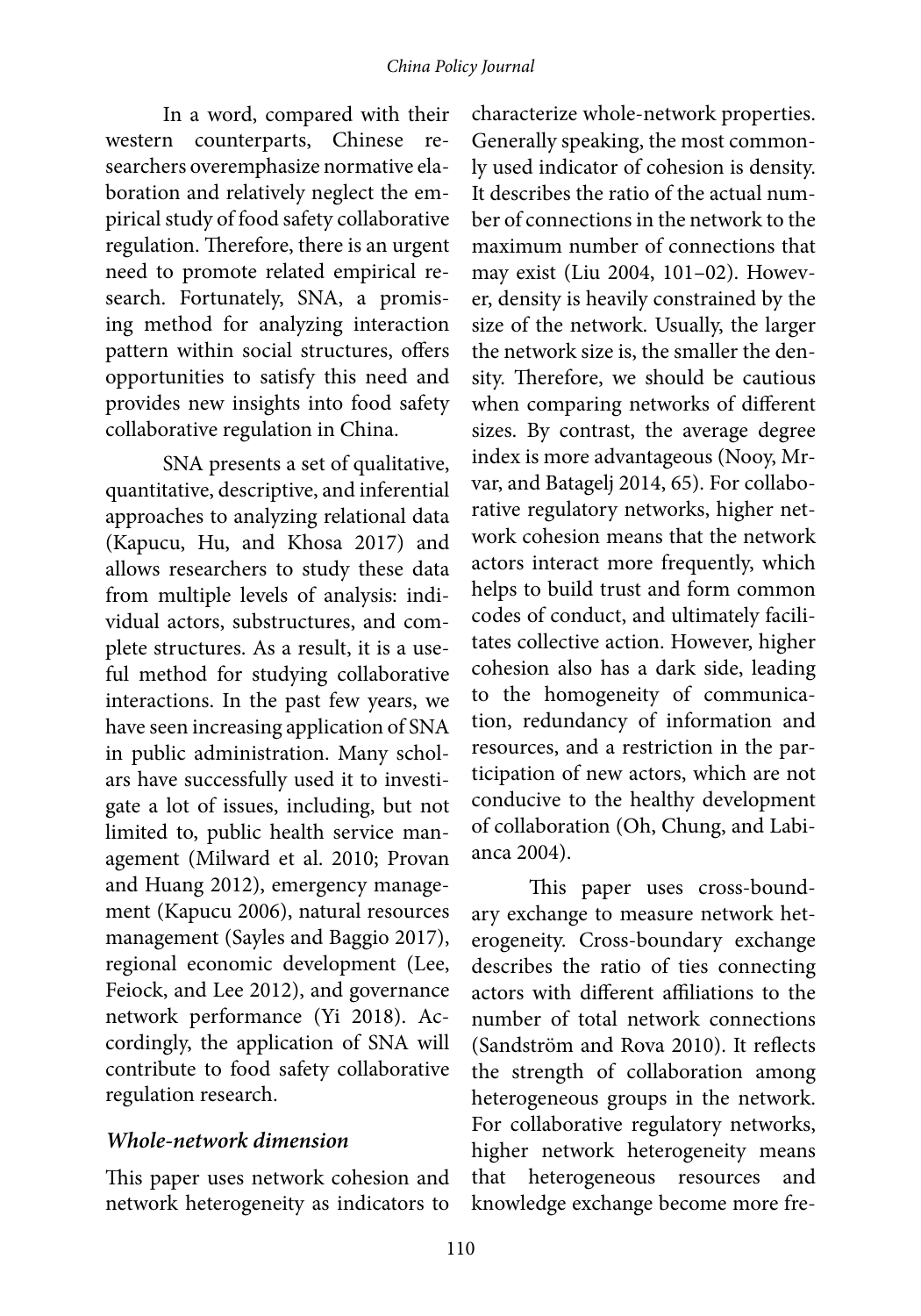quent, which can promote complementary benefits and improve regulatory performance.

#### *Group dimension*

According to the types of issuing authority, the actors in the collaborative network are divided into different groups: administrative agencies,<sup>1</sup> CPC organizations,<sup>2</sup> public institutions,<sup>3</sup> enterprises,<sup>4</sup> and social organizations.<sup>5</sup> This paper uses intra-group exchange and inter-group exchange as indicators to characterize the group properties. The former is the ratio of specific connections within a given group to the total connections in the network, while the latter is the ratio of connections of a given group to the total connections in the network (Olsson, Folke, and Berkes 2004). For collaborative regulatory networks, the larger the intra-group exchange is, the more central the group in the collaborative network; the larger the inter-group is, the more frequent the interaction between the given group and other groups, and the greater the possibility of heterogeneous actors participating in collective action, which is of great significance to the realization of collaborative governance.

#### *Actor dimension*

In the individual dimension, the degree centrality, weighted degree, and betweenness centrality are used to describe the status and role of the actor. The degree centrality describes the number of connections a node in the network has (Sharma and Surolia 2013), and is an important indicator to describe the influence of actors. As far as collaborative regulatory networks are concerned, the greater the degree of a given actor, the stronger the ability to communicate with others. The weighted degree further takes into account the weights of the connections between nodes. Higher weighted degree means that a given actor interacts more frequently with other actors. The status of actors is also closely related to their ability to control resource flows. Therefore, it is necessary to use the betweenness centrality to explain the status of the actor. It is the probability of an actor being on the shortest path between any pair of actors in the network (Nooy, Mrvar, and Batagelj 2014, 131). High betweenness centrality means that the node is able to control the interaction of other actors, so that it can take advantage of

<sup>1</sup> The administrative agency is the executive organ of the state power organ.

<sup>2</sup> The Party's organization is a unified organism organized by all Party members in accordance with its own program and articles of association and the principle of democratic centralism.

<sup>3</sup> Public institutions are social service organizations organized by state organs or other organizations using state-owned assets for the purpose of social public welfare and are engaged in activities such as education, science and technology, culture, and health.

<sup>4</sup> Enterprises generally refer to legal persons or other socioeconomic organizations that use various factors of production (land, labor, capital, technology, and entrepreneurship) to provide goods or services to the market for profit, and operate independently, bear their own profits and losses, and account independently.

<sup>5</sup> Social organizations are non-profit social organizations formed voluntarily by citizens to carry out activities in accordance with their statutes in order to realize the common wishes of their members. Workers and young women are typical social groups.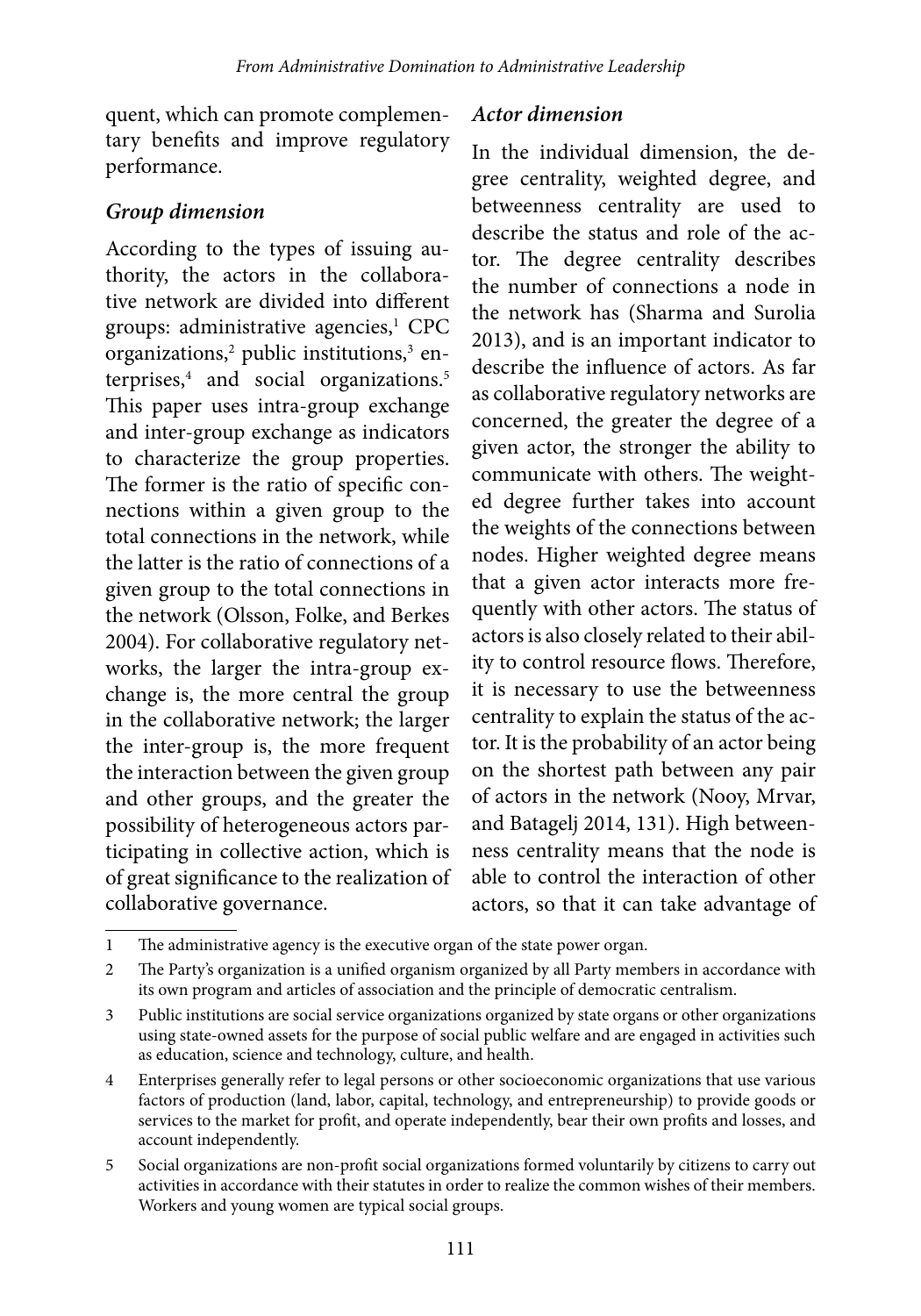#### *China Policy Journal*

its location to enjoy benefits. In addition, the indicator can identify actors who act as brokers or bridges among different groups. They can reconcile and mitigate conflicts and promote the flow of knowledge and resources among groups. Especially in the strongly connected network, it is more helpful to stimulate synergy and promote the vigorous development of collaborative governance (Long, Cunningham, and Braithwaite 2013).

The role of brokers can be divided into five categories: coordinator, itinerant broker, representative, gatekeeper, and liaison (Gould and Fernandez 1989). Specifically, when brokers and the nodes they connect to belong to group A, they act as intra-group coordinators; when brokers belong to group A and the nodes they connect to belong to group B, they act as outside-circle itinerant brokers; when initiators of the brokers and connections belong to group A and the recipients of the connections belong to group B, they act as representatives; and when brokers and recipients of the connections belong to group A and the relationship between them belongs to group A, they act as gatekeepers. When initiators belong to group B, they act as gatekeepers; when brokers belong to group A and the two nodes connected belong to group B and group C, they act as liaisons. Except for the intra-group coordinator, these roles coordinate the relationship between

different groups, which is of great significance for the maintenance and expansion of collaborative networks. It should be noted that since the collaborative network studied in this paper is an undirected network, the collaborative relationship can be regarded as a reciprocal relationship, and the spokesperson is equivalent to the gatekeeper.

### *Data sources and network construction*

In order to conduct a systematic examination, this paper focuses on the formal cooperative relationship between food safety regulatory authorities. Generally speaking, there are different forms of inter-agency collaboration: joint mandate, joint law enforcement, and joint meetings. Considering the availability of data, this paper focuses on the joint mandate to characterize collaboration. We believe that the actors participating in the joint posting mandate form collaborative relations with each other. Based on this, we built a collaborative regulatory network.

Policies were collected from the Peking University Legal Information Database (PKULAW) database,<sup>6</sup> which compiles public polices promulgated in Mainland China since 1949. We initially collected 628 policies issued during the period 2004–2017, using the keywords "food safety" in the dataset of "judicial interpretation of central regulations."7 Then in order to ensure that the selected

<sup>6</sup> The pkulaw.cn database was jointly launched in 1985 by the Legal Information Center of Peking University and Beida Yinghua Science and Technology Co. Ltd. It is currently the largest and most influential legal information retrieval database in China. It contains all the laws and regulations issued since 1949.

<sup>7</sup> Due to the time limit of policy collection, the policies published before September 21, 2017 were collected.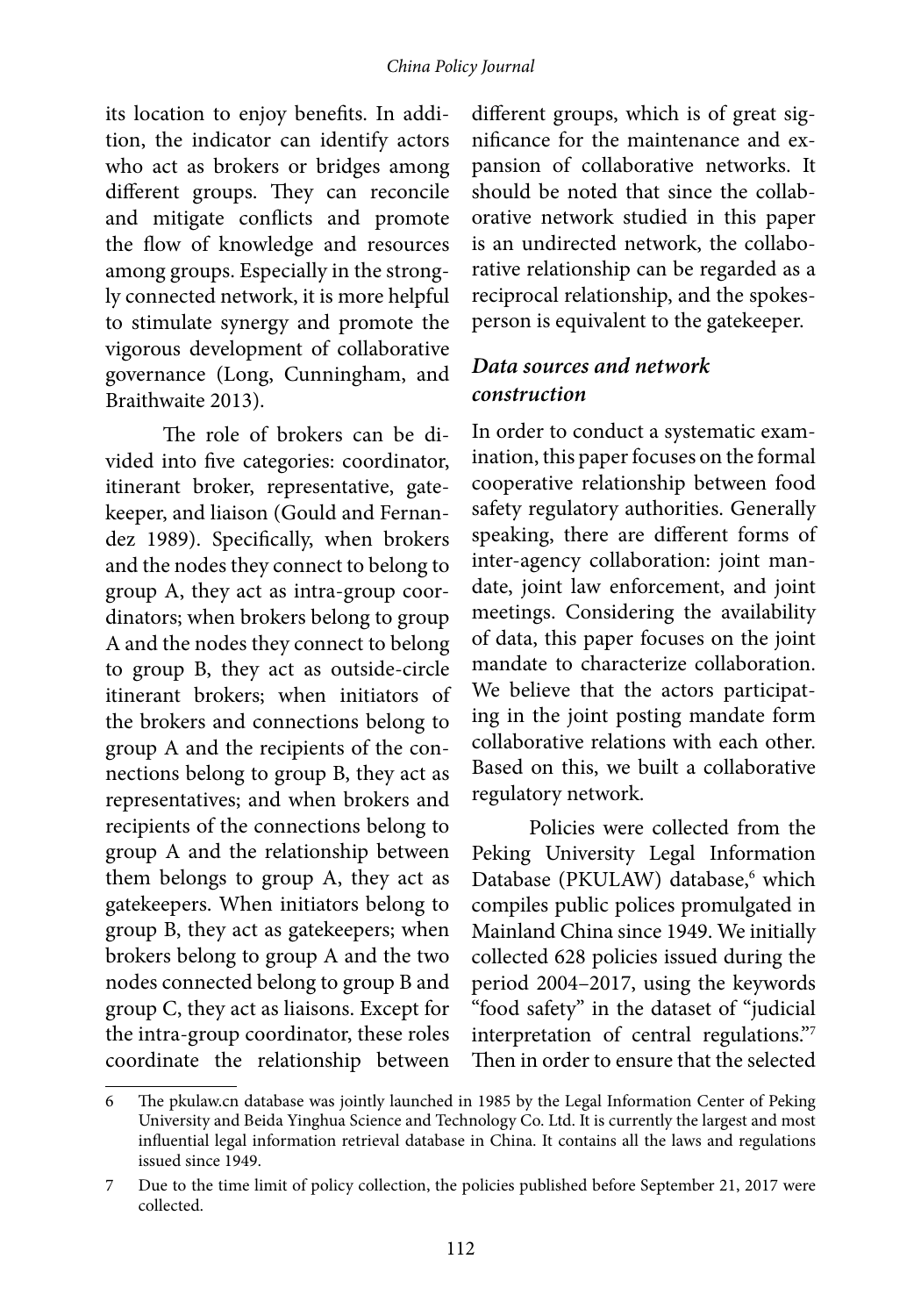policies are relevant to the research topics, the following principles were used to filter the collected policies: (1) the principle of relevance, that is, the content of the policies must be directly related to food safety regulation, and must be issued jointly by multiple departments; (2) the normative principle, that is, the selected policies must be official documents, such as laws, administrative regulations, or departmental rules. Informal documents, such as notes, were therefore excluded. A total of 576 policies were excluded based on these criteria. As a result, fifty-two policies related to food safety collaborative regulation issued during 2004–2017 were ultimately obtained.

It is worth noting that this timespan happens to be a period in which food safety collaborative regulation has been gradually gaining importance. In 2003, the newly established State Food and Drug Administration (SFDA) was entrusted with the responsibility of the comprehensive coordination of food safety administration. However, constrained by its administrative level, the agency is unable to control other departments and the coordination function has not been performed smoothly for a long time. To improve this situation, the Food Safety Committee of the State Council, headed by top-ranked officials such as the Vice Premier of the State Council, was established in 2010 to effectively encourage deliberations and strengthen coordination of food safety work. In 2011, the committee took on the comprehensive coordination function that had previously been assumed by the Ministry of Health. So far, sub-

stantial breakthroughs have been made in the comprehensive coordination of food safety regulation. In view of this, this paper takes 2011 as the cut-off point, assimilates the policy texts issued during 2004–2010 and those issued during 2011–2017, and compares the characteristics of collaborative regulatory networks in different periods.

In terms of the collaborative regulation network, the issuing agency is chosen as the network node, the joint issuing relationship between the entities is recorded as a link in the network, and the frequency of collaboration is recorded as the connection weight. It should be pointed out that the combination of agency A and agency B is equivalent to the joint publication of B and A. Therefore, a collaborative regulation network is an undirected network.

# **Research Findings**

**B**ased on the above indicators,<br>this paper examines China's<br>food safety collaborative regula-<br>tion network from the whole-network, this paper examines China's food safety collaborative regulation network from the whole-network, group, and actor dimensions in 2004– 2017. This section reports on the results of social network analysis: firstly, it compares the whole-network attributes of collaborative networks in different periods; secondly, it explores the status of groups in the network; and finally, it analyzes the central actors in the network.

# *The whole-network characteristics of different periods*

Table 1 gives a detailed overview of the whole-network characteristics of the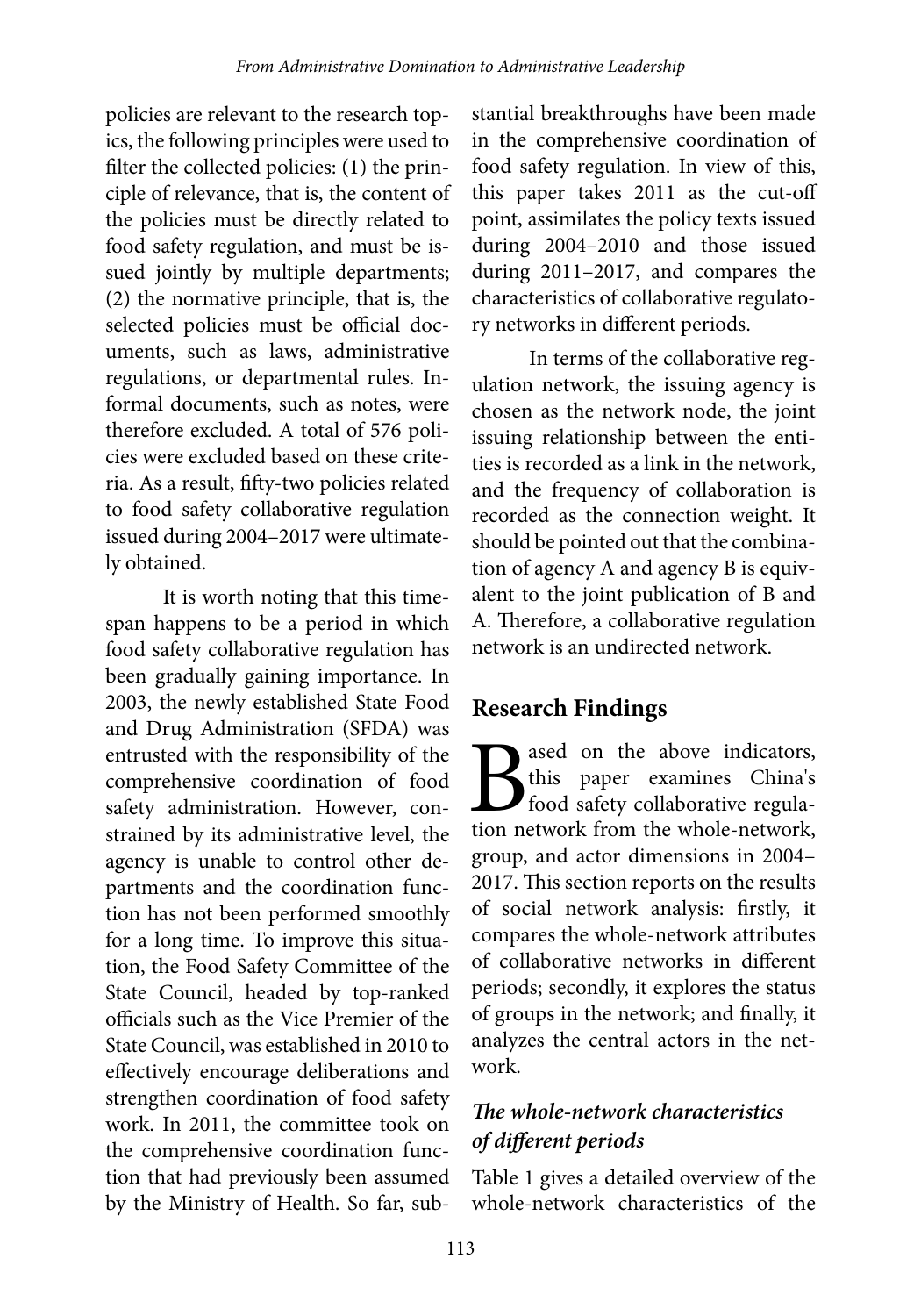#### *China Policy Journal*

| Period    | Group Type                 | Group<br>Size | Network Size | Connections | Average<br>Degree | Cross-<br>boundary<br>Exchange |
|-----------|----------------------------|---------------|--------------|-------------|-------------------|--------------------------------|
|           | Administration<br>Agency   | 14            |              | 132         | 8.8               | 4.55%                          |
| 2004-2010 | CPC<br>Organization        | $\mathbf{0}$  |              |             |                   |                                |
|           | Public<br>Institution      | $\mathbf{1}$  | 15           |             |                   |                                |
|           | Enterprise                 | $\mathbf{0}$  |              |             |                   |                                |
|           | Social<br>Organization     | $\mathbf{0}$  |              |             |                   |                                |
| 2011-2017 | Administration<br>Agency   | 21            |              | 386         | 26.62             | 21.24%                         |
|           | <b>CPC</b><br>Organization | 3             |              |             |                   |                                |
|           | Public<br>Institution      | $\mathbf{1}$  | 29           |             |                   |                                |
|           | Enterprise                 | $\mathbf{1}$  |              |             |                   |                                |
|           | Social<br>Organization     | 3             |              |             |                   |                                |

**Table 1.** The overall characteristics of cooperative network from 2004 to 2017

Source: The author's dataset.

network at different stages. For 2004– 2010, the network consisted of fifteen nodes, which can be divided into three categories: administrative agencies, public institutions and enterprises. Among them, there were as many as fourteen administrative agencies and only one public institution. The number of connections in the network is 132. From 2011 to 2017, the number of nodes in the network increased to twenty-nine. Participants were also more diverse: in addition to the original two types of subjects, there were also new party organizations, enterprises, and social organizations. As the number of nodes increased, the number of network connections also increased to 386.

In terms of network cohesion, the average degree was 8.8 for 2004– 2010 and 26.82 for 2011–2017. The enlargement of network size did not inhibit communication among the nodes, and the actors were in closer contact, which means that the collaborative network became more stable. This is due to the deepening of the central government's understanding of the necessity of collaborative regulation: in 2003, the comprehensive coordination of food safety regulation was emphasized, and the function was entrusted to the China Food and Drug Administration (CF-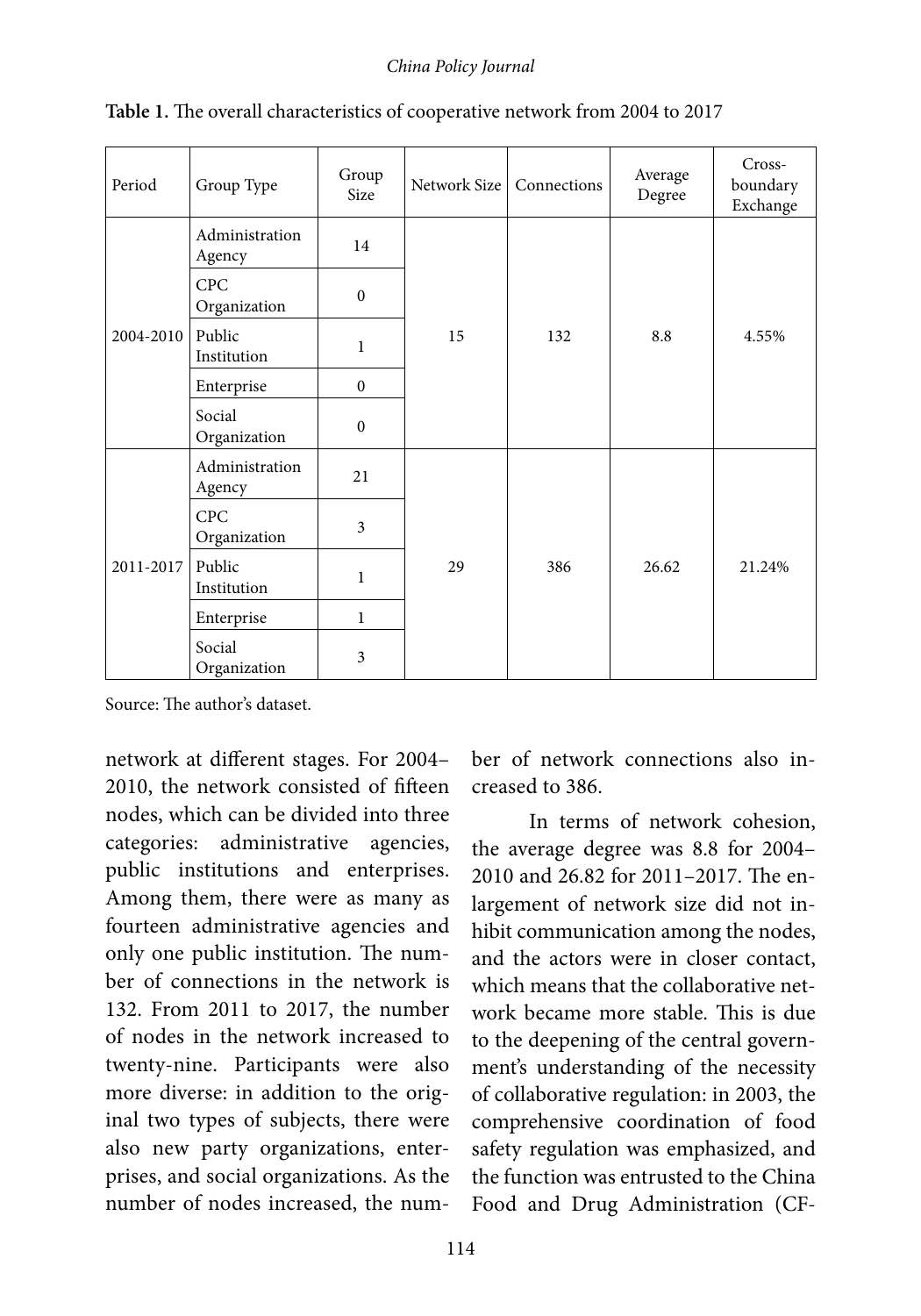DA)<sup>8</sup>; the eleventh Five-Year Plan proposed that the "overall consideration, integration of resources" should be incorporated into the basic principles of food safety regulation, and efforts were made to build a collaborative operation and co-management regulation mechanism; in 2010, the establishment of the Food Safety Commission (FSC) further highlighted the importance of comprehensive coordination. Subsequently, the central government proposed the establishment of a unified and authoritative food safety regulation system. All of these have promoted the development of collaborative regulation.

In terms of network heterogeneity, for 2004–2010, cross-boundary exchange was only 4.55 percent; for 2011– 2017, it jumped to 21.24 percent, which indicates that the interaction between heterogeneous groups in the network increased significantly. The reason is that the concept of co-governance was given greater attention in food safety regulation. In fact, emphasizing the participation of stakeholders outside government departments has always been one of the traditional means of food safety regulation, such as the consumer complaints hotline, industry self-regulation and so on. However, it was not until the implementation of the newly revised Food Safety Law in 2015 that it was formally taken as the basic principle of regulation and guaranteed by law. There are great differences in the resources and knowledge of hetero-

geneous actors, and mutual exchange can promote non-redundant knowledge transfer. At the same time, high network cohesion accelerates the flow of resources, helps to play a synergistic role, and promotes the healthy evolution of collaborative networks.

# *Group characteristics of different periods*

Table 2 illustrates group characteristics. The proportion of intra-cluster communication among administrative agencies was as high as 95.45 percent for 2004–2010. Since the size of the public institutions involved is 1, it does not constitute the basic condition for intra-group. For 2011–2017, although the interaction within the administrative agencies still dominates, the proportion dropped to 77.98 percent. The exchange among other groups is still limited: the intra-group exchange within CPC's institutions, public institutions, and enterprises is absent, and social organizations is 0.78 percent. The above data show that administrative agencies are the central group of collaborative networks.

# *Actor characteristics of different networks*

In order to more intuitively illustrate the status of each actor, we used Net-Draw 2.0 software to draw collaborative networks in different periods. Tie width is indicative of contact frequency among them, with wider ties indicating

<sup>8</sup> Since the reform and opening, China has undergone several administrative restructuring reforms. Relevant organizations may undergo several renaming, revocation, reorganization or merger. This part adopts the names of the organizations at that time. At the same time, for the convenience of wording, the abbreviation of mechanism will be used in this paper.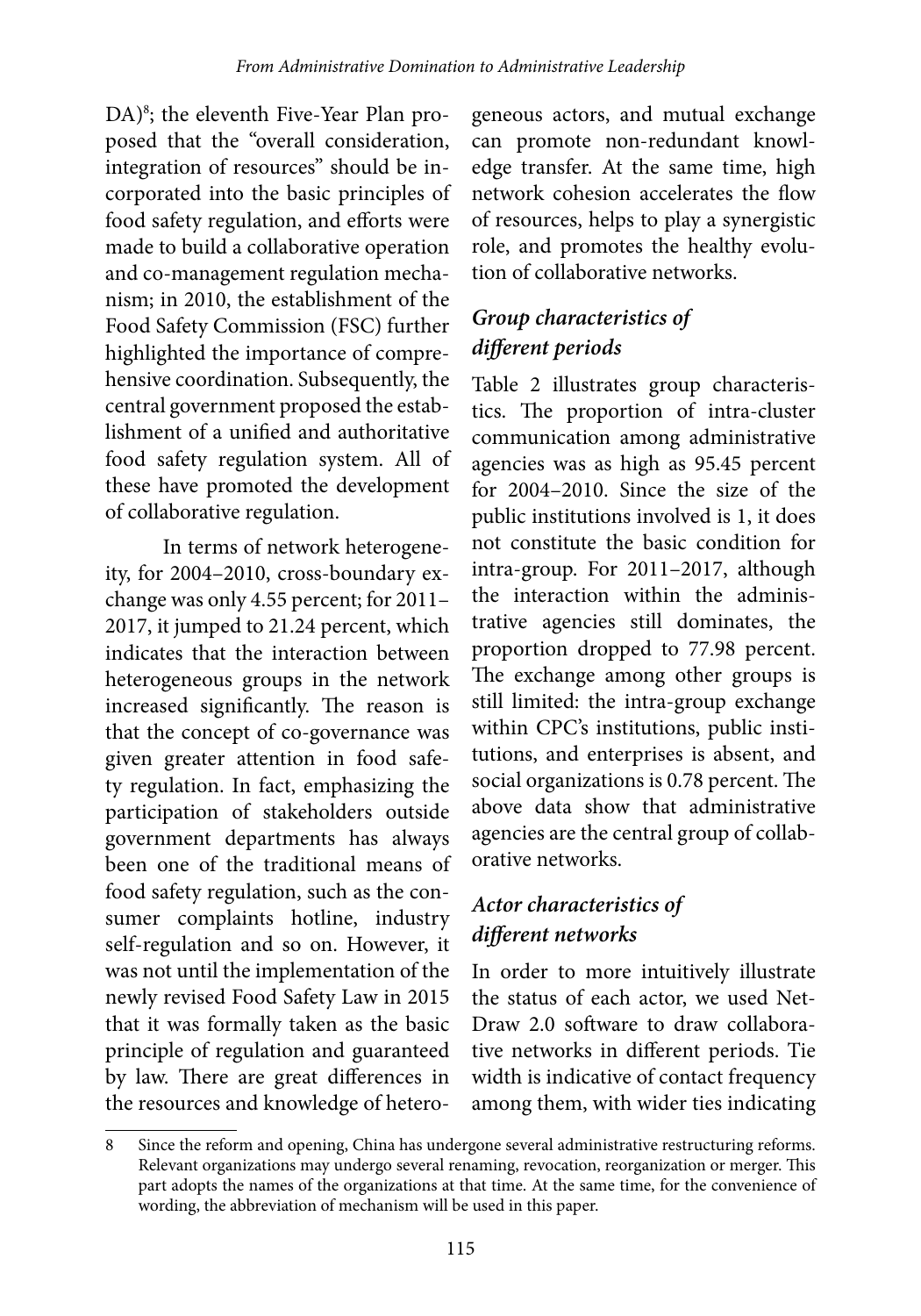| Year             | The Group Types              | Intra-group<br>Communication | Inter-group<br>Communication |  |
|------------------|------------------------------|------------------------------|------------------------------|--|
| 2004-<br>2010    | <b>Administrative Agency</b> | 95.45%                       | 4.55%                        |  |
|                  | <b>CPC</b> Organization      |                              |                              |  |
|                  | <b>Public Institution</b>    | 4.55%                        | 0.00%                        |  |
|                  | Enterprise                   | $\overline{\phantom{0}}$     |                              |  |
|                  | Social Organization          | $\overline{\phantom{a}}$     | $\overline{\phantom{a}}$     |  |
| $2011 -$<br>2017 | Administrative Agency        | 77.98%                       | 20.47%                       |  |
|                  | The Party's Organization     | $0.00\%$                     | 8.03%                        |  |
|                  | <b>Public Institution</b>    | 0.00%                        | 1.04%                        |  |
|                  | Enterprise                   | 0.00%                        | 3.63%                        |  |
|                  | Social Organization          | 0.78%                        | 9.33%                        |  |

**Table 2.** Grouping characteristics of the cooperative networks, 2004-2017



*Figure 1.* Regulatory Cooperation Network, 2004-2010

Source: The author's dataset.

Note: Node shape indicates the type of actors: Circle-Administrative Agency; Diamond-Public Institution.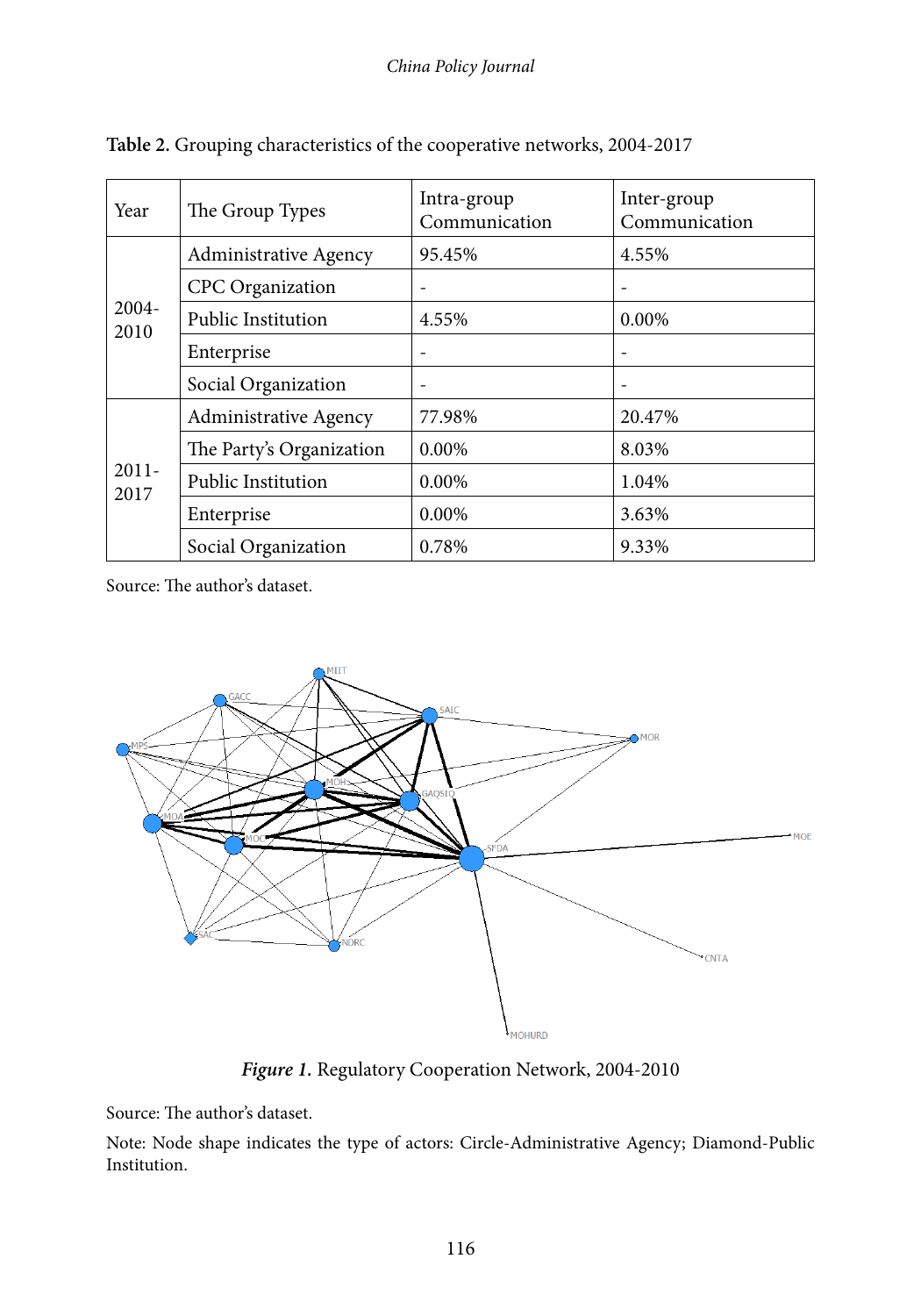| Regulatory<br>Agency | Weighted Degree | Degree Centrality | Betweenness<br>Centrality |
|----------------------|-----------------|-------------------|---------------------------|
| <b>SFDA</b>          | 45              | 14                | 0.43791209                |
| <b>MOH</b>           | 41              | 11                | 0.04230769                |
| GAQSIQ               | 39              | 11                | 0.04230769                |
| <b>MOA</b>           | 31              | 10                | 0.02124542                |
| <b>MOC</b>           | 31              | 10                | 0.02124542                |
| SAIC                 | 31              | 9                 | 0.01739927                |
| <b>MIIT</b>          | 10              | 6                 | $\Omega$                  |
| <b>GACC</b>          | 8               | $\overline{7}$    | $\Omega$                  |
| <b>MPS</b>           | 7               | 7                 | $\Omega$                  |
| <b>NDRC</b>          | 6               | 6                 | $\theta$                  |
| <b>SAC</b>           | 6               | 6                 | $\Omega$                  |
| <b>MOR</b>           | $\overline{4}$  | $\overline{4}$    | $\Omega$                  |
| <b>MOE</b>           | $\overline{2}$  | 1                 | $\Omega$                  |
| <b>MOHURD</b>        | $\overline{2}$  | 1                 | $\Omega$                  |
| <b>CNTA</b>          | 1               | 1                 | $\boldsymbol{0}$          |

**Table 3.** The centrality of supervisory subject 2004-2010

more frequent contact; node size is indicative of the node's degree centrality, with larger nodes indicating more degree centrality $9$ ; and node shape is related to the type of node.

For 2004–2010, the most influential actors in the collaborative network are affiliated with the administrative agencies: the SFDA, the Ministry of Health (MOH), the General Administration of Quality Supervision, Inspection and Quarantine (GAQSIQ), the Ministry of Agriculture (MOA), the Ministry of Commerce, and the State

Administration of Industry and Commerce (SAIC). They not only actively build close collaborative relationship with other actors, but they also control the flow of information and resources in the network (see Table 3). In addition, Figure 1 shows that these actors are closely related to each other and form the core group of the network. The main reason is they are responsible for food safety regulation and enforcement in China and their duties often overlap. Therefore, in order to ensure the food safety of the whole chain, the aforementioned departments must collaborate.

<sup>9</sup> Because the degree of mediation is 0 in most nodes, if the degree of mediation is used to plot the size of nodes, some nodes will be reduced to one point and the type information of nodes will be lost. Therefore, the degree of centrality index is adopted.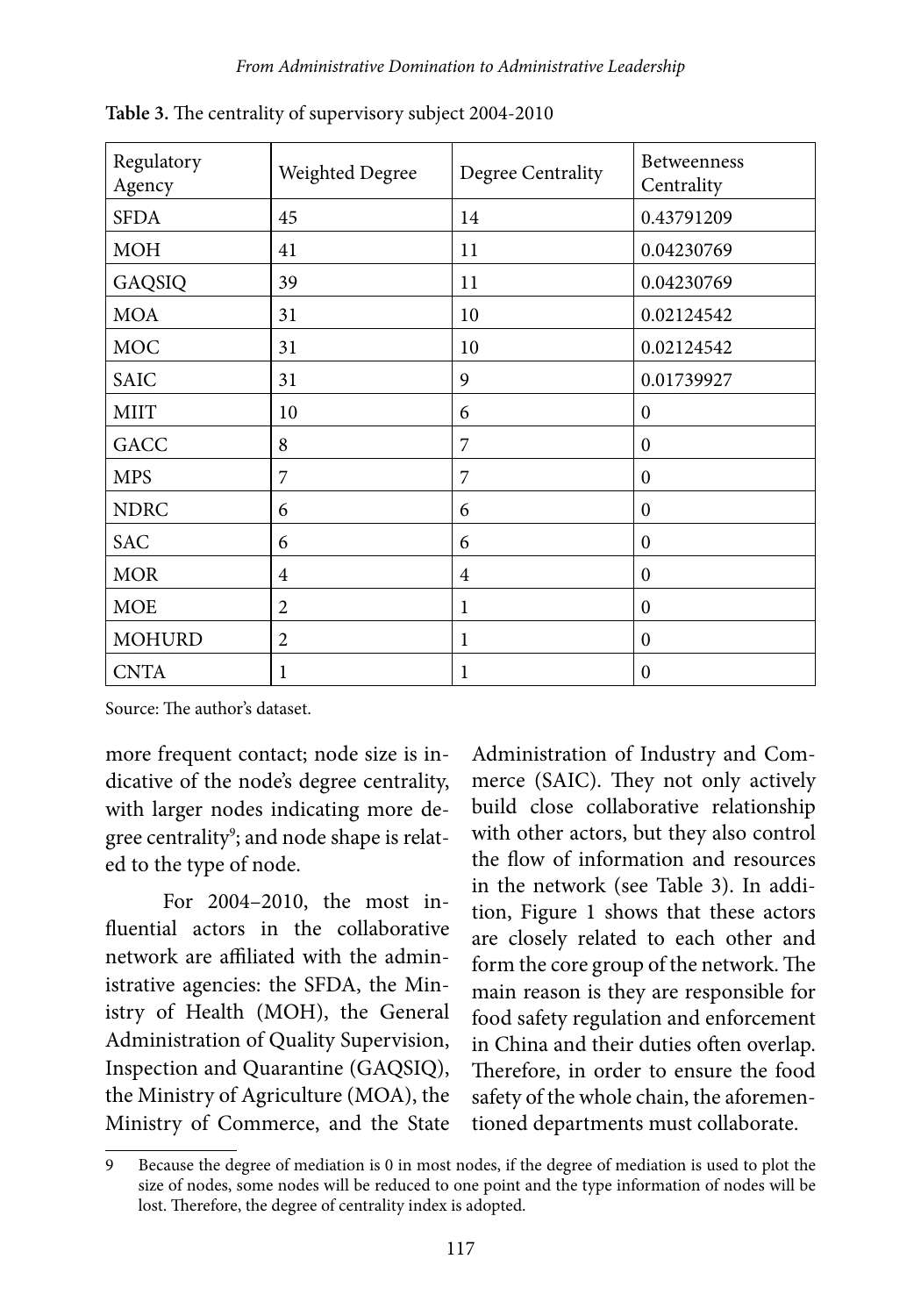

*Figure 2.* Regulatory Cooperation Network, 2011-2017

Note: Node shape indicates the type of actors: Circle-Administrative Agency; Square-CPC Organization; Up triangle-Enterprise; Diamond-Public Institution; Down triangle-Social Organization.

For 2011–2017, the abovementioned departments still maintained their core positions, and their connection was very close. In addition, the FSC, the Ministry of Education (MOE) and the Ministry of Public Security (MPS) also entered the central group (see Table 4 and Figure 2).

It should be noted that the main responsibilities of the MOE and the MPS are not food safety regulation. The elevation of their status is related to the focus of regulation in a specific period. Specifically, when the regulation involves campus food safety, the assistance of the education department is needed; collaboration between the MPS and the food safety authorities is related to the implementation of the four most stringent standards, aimed at promoting an effective link between adminis-

trative law enforcement and criminal justice. It is noteworthy that in terms of vertical comparison, the value of the betweenness centrality of the core actors is significantly reduced. Horizontal comparison shows that the gap of the betweenness centrality between each actor is also greatly reduced, which indicates that the difference of the status gradually narrowed, and the power imbalance among actors is an obstacle to the realization of collaborative governance (Purdy 2012). This trend is undoubtedly conducive to the development of collaborative governance in the future.

The broker analysis further illustrates the role of the above actors. For 2004–2010, the number of coordinators in the network is the largest, and its proportion is much higher than that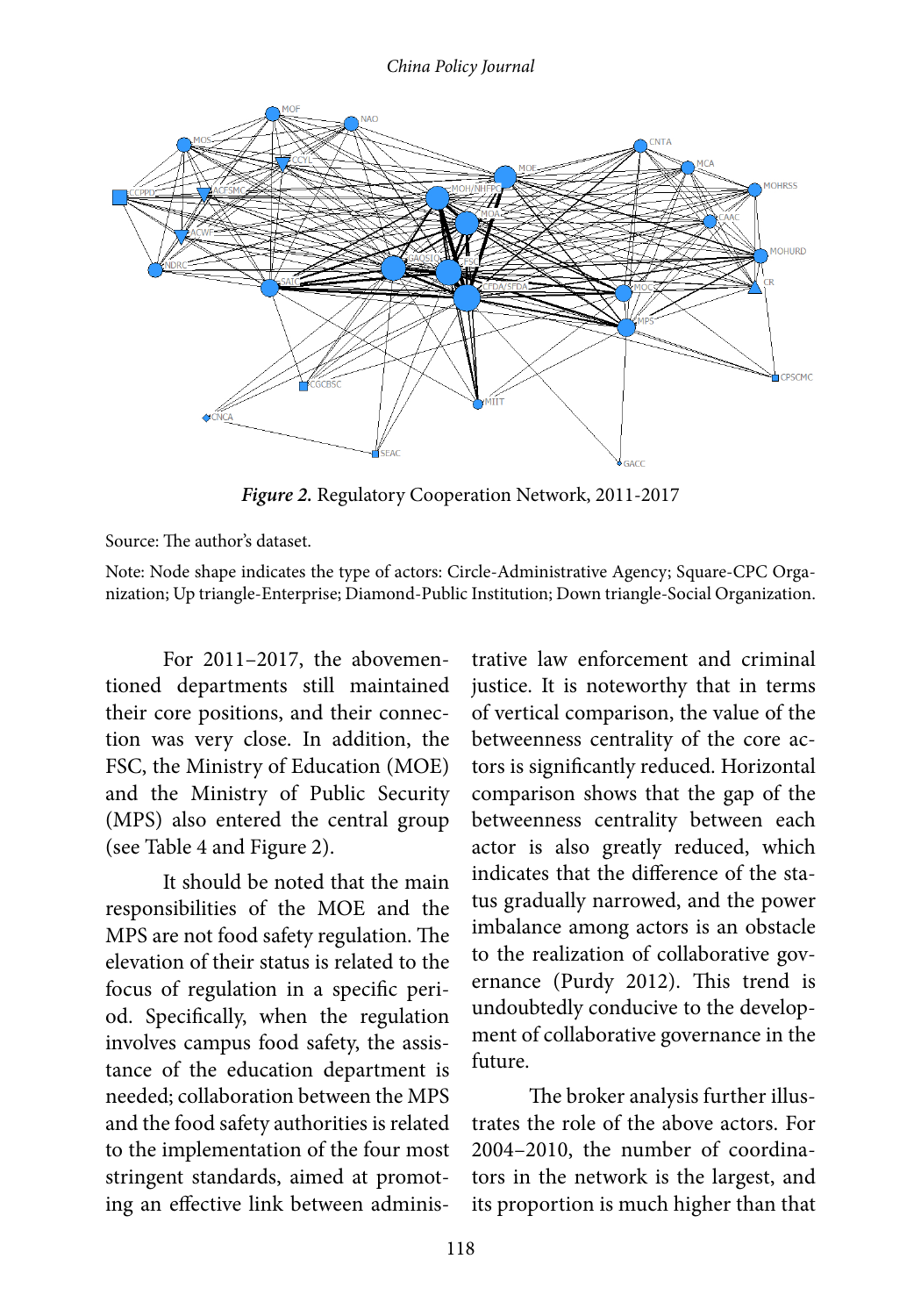| Regulatory Agency | Weighted Degree | Degree Centrality | <b>Betweenness Centrality</b> |
|-------------------|-----------------|-------------------|-------------------------------|
| CFDA/SFDA         | 99              | 28                | 0.147697783                   |
| <b>FSC</b>        | 80              | 27                | 0.098755984                   |
| MOH/NHFPC         | 63              | 24                | 0.042627236                   |
| <b>MOA</b>        | 61              | 24                | 0.042627236                   |
| GAQSIQ            | 56              | 26                | 0.081427942                   |
| <b>SAIC</b>       | 47              | 18                | 0.014566012                   |
| <b>MOE</b>        | 45              | 23                | 0.041672965                   |
| <b>MPS</b>        | 37              | 17                | 0.030728773                   |
| <b>MOC</b>        | 35              | 16                | 0.008361678                   |
| <b>MOHURD</b>     | 23              | 14                | 0.004761905                   |
| <b>MIIT</b>       | 19              | 8                 | $\boldsymbol{0}$              |
| <b>CNTA</b>       | 15              | 13                | $\boldsymbol{0}$              |
| CR                | 14              | 13                | $\boldsymbol{0}$              |
| <b>CCPPD</b>      | 14              | 14                | $\boldsymbol{0}$              |
| <b>NDRC</b>       | 14              | 14                | $\boldsymbol{0}$              |
| <b>MOS</b>        | 14              | 14                | $\boldsymbol{0}$              |
| <b>MOF</b>        | 14              | 14                | $\boldsymbol{0}$              |
| <b>NAO</b>        | 14              | 14                | $\boldsymbol{0}$              |
| <b>CCYL</b>       | 14              | 14                | $\boldsymbol{0}$              |
| <b>ACWF</b>       | 14              | 14                | $\boldsymbol{0}$              |
| <b>ACFSMC</b>     | 14              | 14                | $\boldsymbol{0}$              |
| <b>MCA</b>        | 13              | 13                | $\boldsymbol{0}$              |
| <b>MOHRSS</b>     | 13              | 13                | $\boldsymbol{0}$              |
| CAAC              | 13              | 13                | $\boldsymbol{0}$              |
| CPSCMC            | 10              | 5                 | $\boldsymbol{0}$              |
| <b>CGCBSC</b>     | $\overline{7}$  | 7                 | $\boldsymbol{0}$              |
| <b>SEAC</b>       | $\overline{4}$  | $\overline{4}$    | $\boldsymbol{0}$              |
| <b>CNCA</b>       | $\overline{4}$  | $\overline{4}$    | $\boldsymbol{0}$              |
| GACC              | $\overline{2}$  | $\overline{2}$    | $\boldsymbol{0}$              |

**Table 4.** The centrality of supervisory subjects in 2011-2017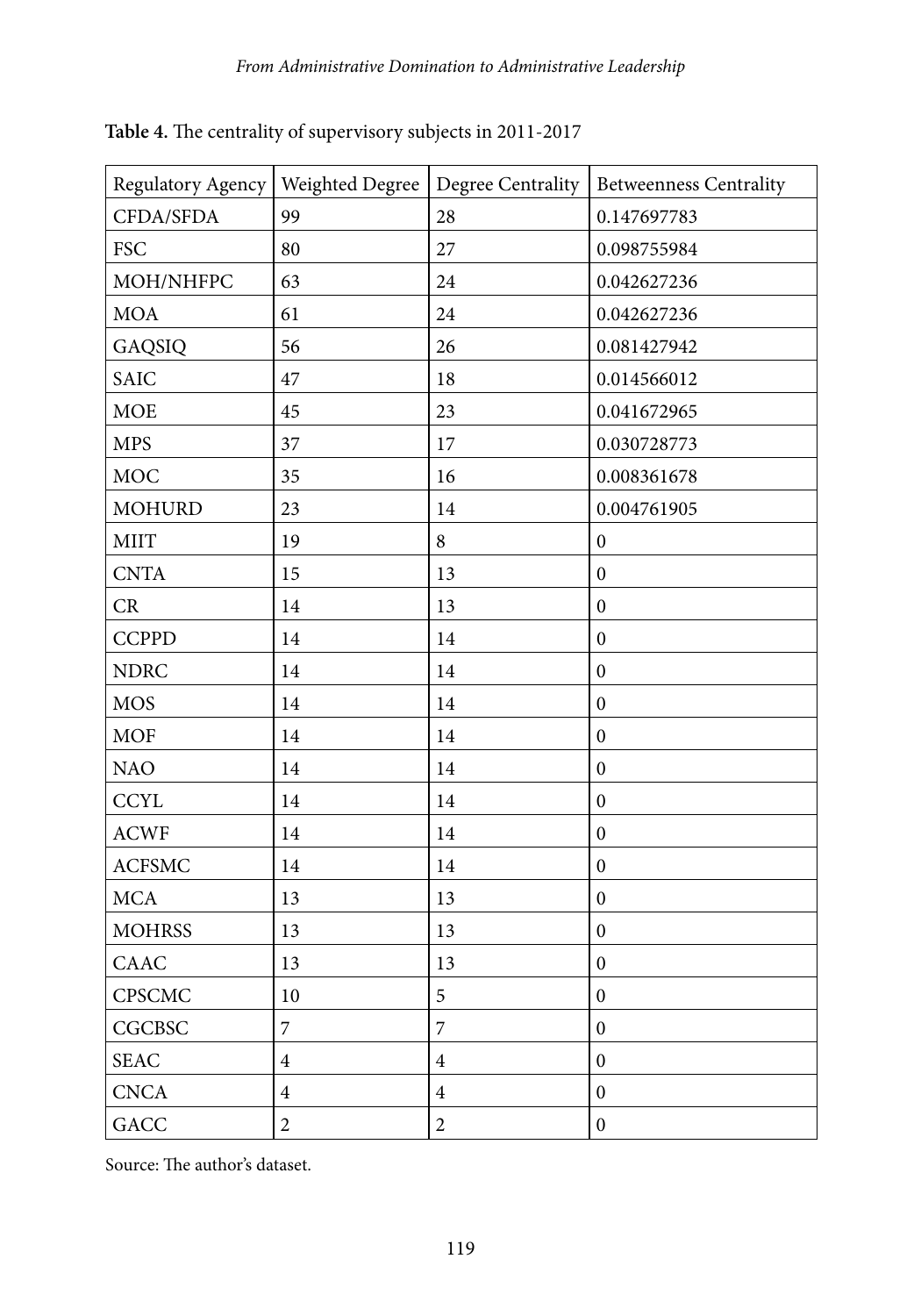| Broker Role      | Proportion |
|------------------|------------|
| Coordinator      | 77.19%     |
| Itinerant Broker | 0.00%      |
| Representative   | 22.01%     |
| Liaison          | $0.00\%$   |

|  |  | Table 6. Frequency distribution of regulators' broker role in 2004-2010 |
|--|--|-------------------------------------------------------------------------|
|--|--|-------------------------------------------------------------------------|

| Regulatory<br>Agency | Coordinator | Itinerant<br><b>Broker</b> | Representative | Liaison  | Summation |
|----------------------|-------------|----------------------------|----------------|----------|-----------|
| <b>SFDA</b>          | 45          | $\theta$                   | 8              | $\theta$ | 53        |
| <b>MOH</b>           | 12          | $\theta$                   | 5              | $\theta$ | 17        |
| GAQSIQ               | 12          | $\theta$                   | 5              | $\theta$ | 17        |
| <b>MOA</b>           | 6           | $\theta$                   | $\overline{4}$ | $\theta$ | 10        |
| <b>MOC</b>           | 6           | $\theta$                   | $\overline{4}$ | $\theta$ | 10        |
| SAIC                 | 7           | $\theta$                   | $\theta$       | $\theta$ | 7         |
| Summation            | 88          | $\theta$                   | 26             | $\Omega$ | 114       |

Source: The author's dataset.

**Table 7.** Proportion distribution of intermediary roles in 2011-2017

| Broker Role      | Proportion |  |  |
|------------------|------------|--|--|
| Coordinator      | 39.89%     |  |  |
| Itinerant Broker | 1.22%      |  |  |
| Representative   | 49.83%     |  |  |
| Liaison          | 9.06%      |  |  |

Source: The author's dataset.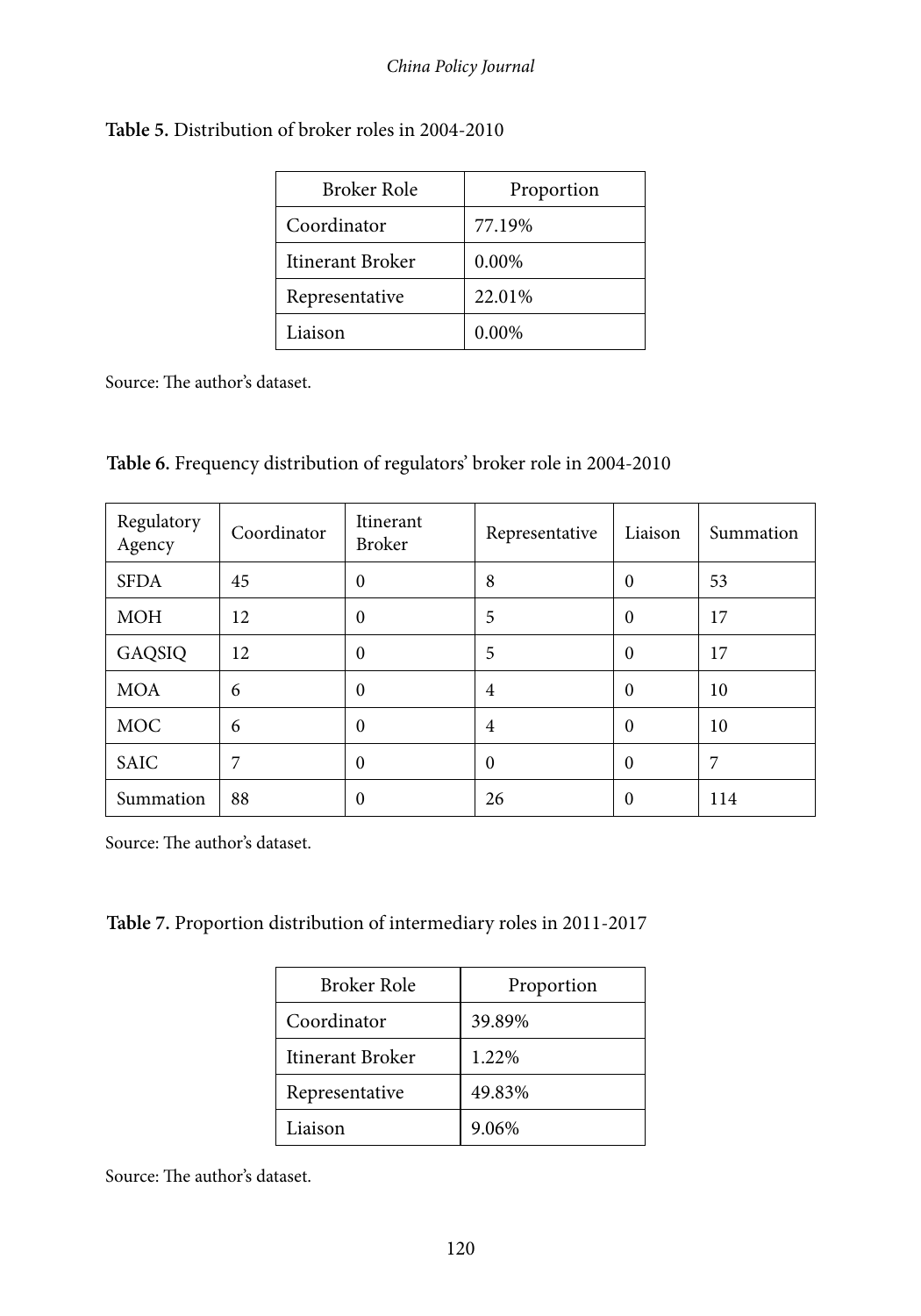| Regulatory<br>Agency | Coordinator | <b>Itinerant</b><br><b>Broker</b> | Representative | Liaison | Summation |
|----------------------|-------------|-----------------------------------|----------------|---------|-----------|
| <b>CFAD</b>          | 77          | 3                                 | 95             | 19      | 194       |
| <b>FSC</b>           | 59          | 3                                 | 87             | 19      | 168       |
| GAQSIQ               | 59          | 1                                 | 72             | 14      | 146       |
| <b>MOA</b>           | 43          | 1                                 | 50             | 8       | 102       |
| MOH/NHFPC            | 43          | 1                                 | 50             | 8       | 102       |
| <b>MOE</b>           | 33          | 1                                 | 46             | 8       | 88        |
| <b>MPS</b>           | 23          | $\theta$                          | 19             | 1       | 43        |
| SAIC                 | 13          | 1                                 | 14             | 3       | 31        |
| <b>MOC</b>           | 11          | $\theta$                          | 10             | 1       | 22        |
| <b>MOHURD</b>        | $\theta$    | $\Omega$                          | 8              | 1       | 9         |
| Summation            | 361         | 11                                | 451            | 82      | 905       |

**Table 8.** Frequency distribution of intermediary roles of regulatory subjects in 2011-2017

of other roles, which means that the interest coordination mechanism within groups is relatively sound, and the inter-group interests coordination mechanism is underdeveloped (see Table 5). The reason is that the collaborative relations during this period were mostly confined to the internal interaction of administrative agencies, and the size of other groups was extremely limited, which led to the fact that most of the brokers and their connecting subjects were affiliated with administrative agencies. Specifically, the SFDA is the most important broker in the network, playing a variety of roles more frequently than other actors (see Table 6). The main role of the SFDA is to mediate conflicts of interest within the group, accelerate the flow of knowledge and resources within the group, and

promote intra-group collaboration.

For 2011–2017, thanks to the diversification of group types and the expansion of group size, the role of brokers in the network has become increasingly diverse, with the emergence of an itinerant broker and liaison. Moreover, with the enhancement of network heterogeneity, the role of brokers in maintaining inter-group communication has increased: the spokesperson accounts for the highest proportion, the intra-group coordinator dropped to the second place, the liaison increased, and the proportion of brokers serving as inter-group coordinator exceeds that of intra-group coordination, which indicates that the inter-group coordination mechanism is constantly improving (see Table 7).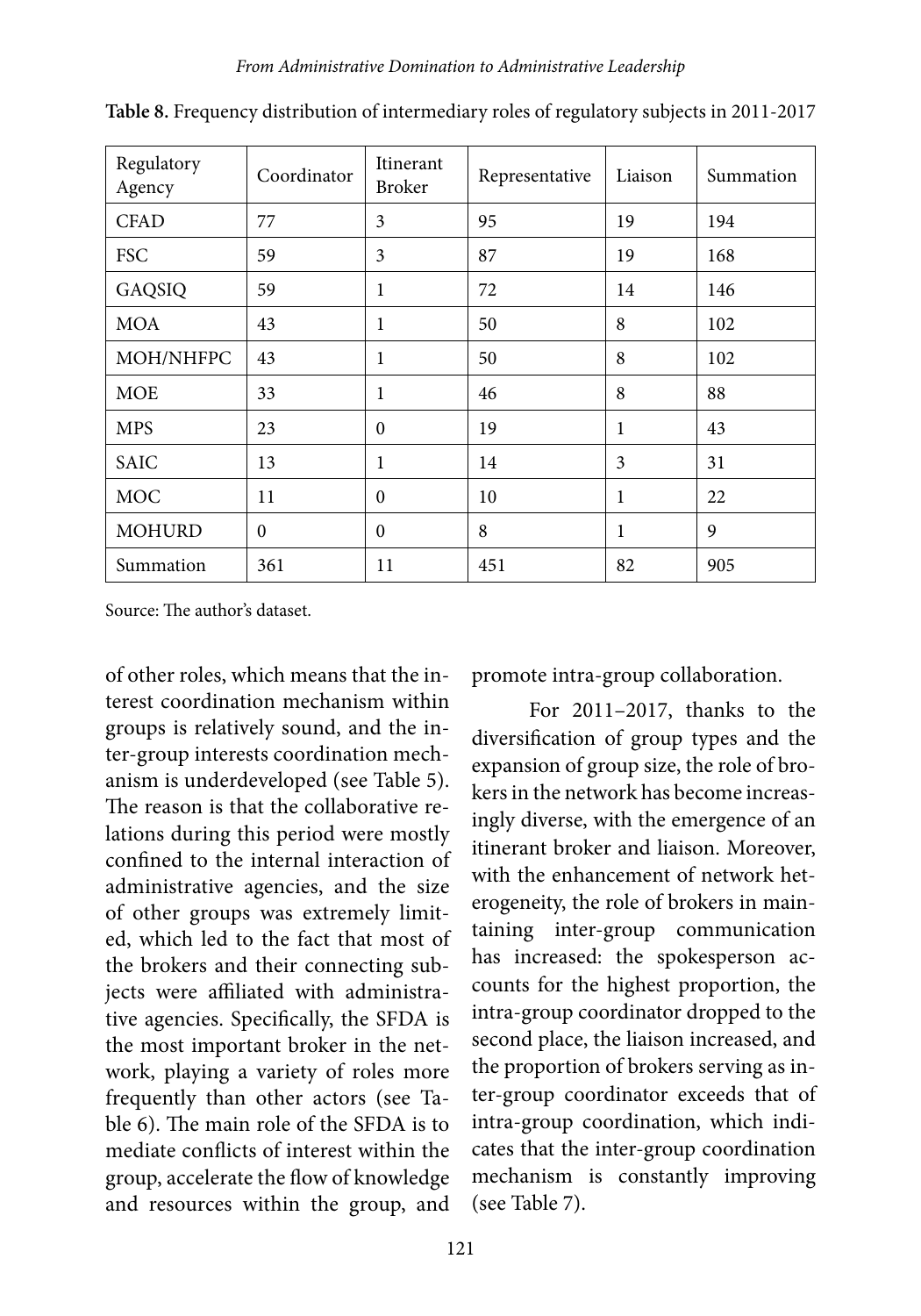SFDA is no longer the dominant actor. FSC and SAIC also play an important role (Table 8). They not only contribute to maintaining intra-group collaboration, but they also play an important role in promoting inter-group collaboration. More importantly, in the single-core network structure, the only core actor controls the bulk of network exchange. On the one hand, it could engender risks that the core entity distorts resources and information flow out of self-interested motivations. On the other hand, it also reduces the ability of the collaborative network to resist external challenges. In contrast, the multi-center network structure means that no one can dominate the collaboration between the main bodies. There are always alternative ways to avoid the aforesaid risks to a certain extent and to ensure the effective operation of the collaborative network.

Overall, non-administrative actors are in a relatively disadvantaged position in the food safety collaborative regulatory network. The key actors are food safety authorities such as the CFDA. Moreover, the hub group is expanding, including the MOE and other departments not directly relevant to food safety regulation, which will be help complement each other's strengths and inject new vitality into the cooperation network.

# **Conclusion and Discussion**

**B** ased on the SNA, this paper in-<br>vestigates the collaborative regulation network of food safety in<br>China from 2004 to 2017, and draws vestigates the collaborative regulation network of food safety in China from 2004 to 2017, and draws the following conclusions.

In the whole-network dimension, the collaborative network has become increasingly denser, the size has also expanded, and the network heterogeneity has strengthened. Frequent interaction can inhibit opportunistic behavior and encourage actors to follow the principle of reciprocity, which is conducive to building trust and is of great significance to the survival of collaborative networks. In this scenario, the diversification of collaborative actors and the frequent interaction between groups are more conducive to realizing a synergistic effect and to promoting the healthy evolution of the network. The reason is that, compared with weak linkages, strong linkages not only facilitate the rapid diffusion of new ideas in the network, but also make them more acceptable to all parties, thereby enhancing the adaptability of cooperative networks (Rost 2011).

In the group dimension, the administrative agency is always the central group of the network, and the status of other groups gradually rises. The pattern of collaboration is slightly different in different periods: in the early stage, collaborative relations are limited to intra-group collaboration, i.e., interaction and communication between administrative agencies. With the increase of network heterogeneity, the status of non-administrative organizations rises and the coordination role of administrative agencies has also become prominent. Inter-group relations are strengthened significantly, promoting the diversification of collaborative relations.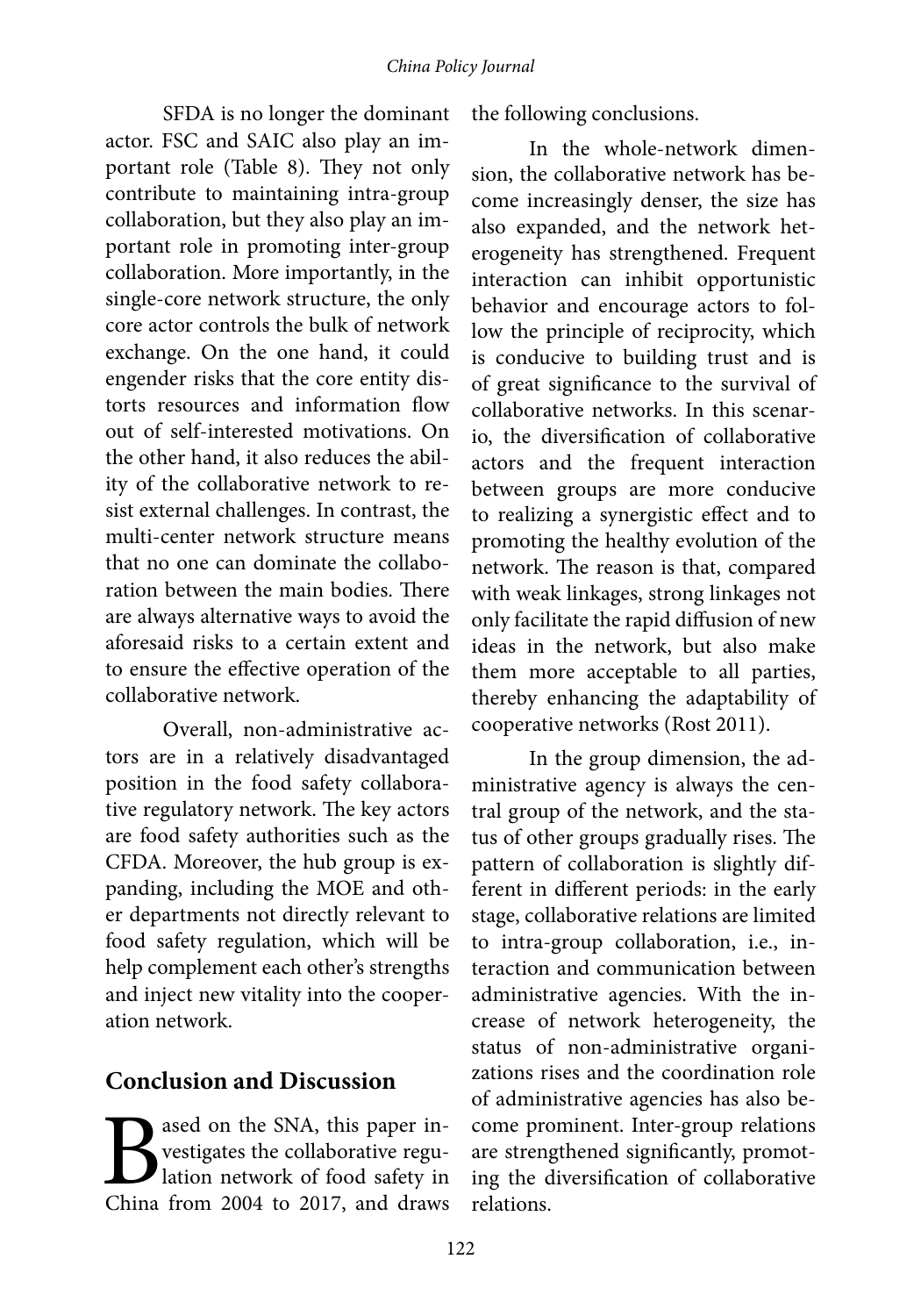In the actor dimension, food safety authorities such as the CFDA have always been the most important actors, not only actively collaborating with other actors, but also serving as brokers connecting different groups. The imbalance between actor statuses within the central group has narrowed, which reduces the risk of alienation of collaboration into unilateral domination. In addition, the central group has expanded, including the MOE and other departments not directly relevant to food safety regulation, which inject new vitality into the cooperation network.

Generally speaking, the mode of collaborative regulation has changed from administrative domination to multi-agency cooperation under the leadership of administrative agencies, that is, from administrative domination to administrative leadership. The socalled administrative domination refers to the absolute dominance of the administrative agencies in the regulatory network and almost complete control of regulatory activities. Its dominant position is reflected not only in the node status of administrative agencies, but also in the great proportion of exchanges within administrative agencies in network communication. Administrative leadership refers to the relative dominant position of administrative agencies in the regulatory network, which has great influence but is not likely to dominate the collective action process. This is not only reflected in the increase in the number of nodes in non-administrative agencies, but also in the increase in the contribution of non-administrative organs to inter-group exchanges.

In the long run, this change is conducive to the sound development of China's food safety collaborative regulation, and we should make efforts to promote collaboration in the following aspects. On the one hand, we should take the opportunity within institutional restructuring to actively promote mega-regulation. In 2018, the State Administration for Market Regulation was set up amid the reform of government institutions to eradicate the pernicious problem of regulatory fragmentation. According to the analysis of the group dimension, we can see that the administrative agencies are relatively closely linked, which provides a good condition for the integration of the organization. But this is only the first step; there is also a need to make progress in personnel arrangements and organizational culture to put functional integration into practice (Ma and Christensen 2019).

In terms of personnel arrangement, except for professional and specialized positions, the method of cross-appointment should be adopted for comprehensive management positions, especially core personnel arrangements, which would not only break the original identity stereotypes and accelerate the formation of new identities, but also promote the fairness of the reform plan and reduce conflicts of interest.

In terms of organizational culture, we should set up new common norms and values as soon as possible, build a new organizational culture, and be alert to the negative effects of the original departmental culture degen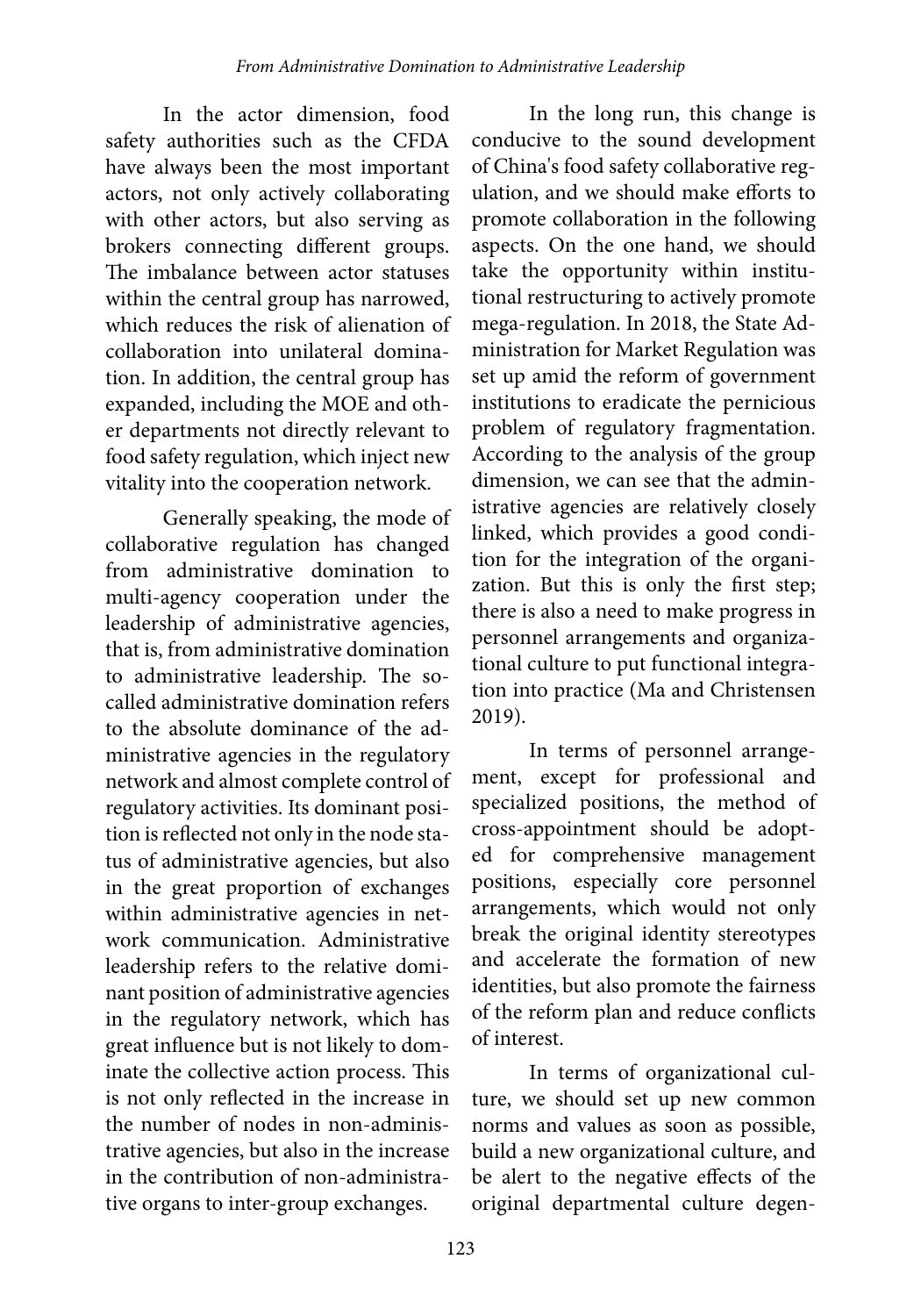erating into sub-cultures and causing factional bias.

In addition to institutional integration, food safety regulation also requires collaboration between core functional departments and other government departments. To this end, we need to ensure the institutionalization of collaborative relations by signing formal collaborative agreements and holding joint meetings. We also need to incorporate cross-sectoral collaboration tasks into assessment matters and form a cooperative incentive and accountability mechanism.

On the other hand, government agencies should appropriately empower other stakeholders to participate in collaboration. Social co-governance has recently become an important principle of food safety regulation, emphasizing the mobilization of social organizations, trade associations, and other social actors to actively participate in food safety regulation. It should be noted that in practice, co-governance of multiple actors should be regarded as a

means to improve governance capacity, rather than the ultimate goal. Therefore, it is necessary to take the improvement of governance performance as a guide, consciously selecting the right partners. For example, social groups such as trade unions, the Communist Youth League, and the Women's Federation, which have a deep base, are helpful for promoting food safety knowledge and other grassroots activities.

It is worth noting that this study is limited in three ways. Firstly, the method of data collection is defective, which may lead to omission of some policies, and the conclusion may be biased. Secondly, this paper focuses on descriptive analysis, and does not deeply explore whether the evolution of collaborative relationship improves regulatory performance. Finally, due to the limitation of data collection, this paper focuses on formal collaborative relationships, but informal cooperative relationships are also very important. We hope future research will address these limitations.

# **References**

Ding, Huang, and Wen Sun. 2014. "From Administrative Regulation to Joint Social Governance: Institutional Breakthrough in Food Safety Regulation." *Journal of Jiangsu Administration Institute* 14 (1): 109–15.

Freeman, Jody, and Jim Rossi. 2011. "Agency Coordination in Shared Regulatory Space." *Harvard Law Review* 125 (5): 1131–211.

Government Accountability Office. 2012. "Managing for Results: Key Considerations for Implementing Interagency Collaboration Mechanisms." Accessed May 1, 2019. https://www.gao.gov/assets/650/648934.pdf.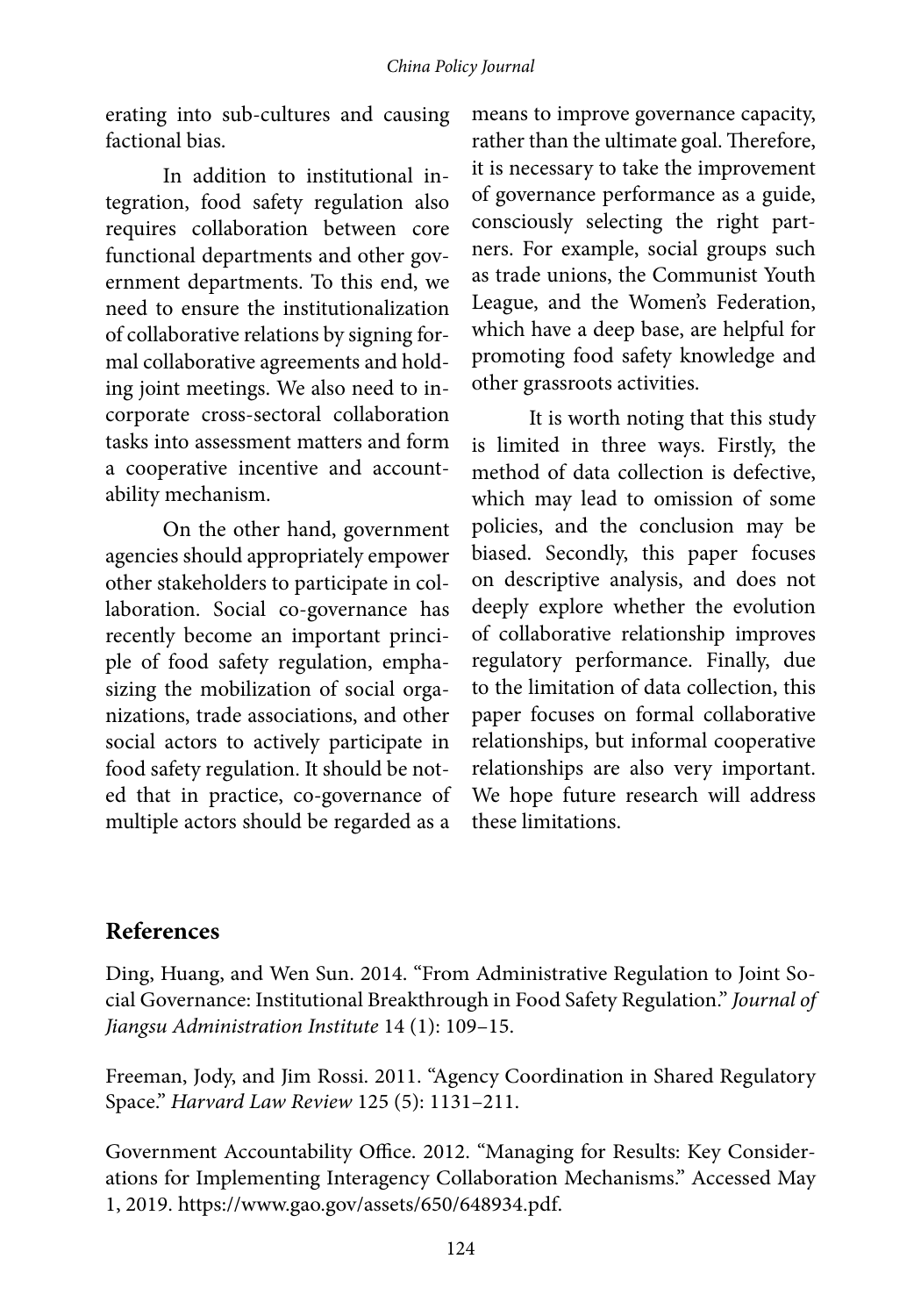Gould, Roger V., and Roberto M. Fernandez. 1989. "Structures of Mediation: A Formal Approach to Brokerage in Transaction Networks." *Sociological Methodology* 19 (1): 89–126.

Kapucu, Naim. 2006. "Interagency Communication Networks During Emergencies: Boundary Spanners in Multiagency Coordination." *The American Review of Public Administration* 36 (2): 207–25.

Kapucu, Naim, Qian Hu, and Sana Khosa. 2017. "The State of Network Research in Public Administration." *Administration & Society* 49 (8): 1087–120.

Lee, In-Won, Richard C. Feiock, and Youngmi Lee. 2012. "Competitors and Cooperators: A Micro-Level Analysis of Regional Economic Development Collaboration Networks." *Public Administration Review* 72 (2): 253–62.

Liu, Jun. 2004. *Introduction to Social Network Analysis*. Beijing: Social Sciences Literature Publishing House.

Liu, Peng. 2010. "Chinese Food Safety Regulation: An Empirical Study on Regime Change and Performance Evaluation." *Journal of Public Management* 7 (2): 63–78.

Liu, Peng, and Wentao Li. 2018. "Food Safety Regulation of Online Meal Ordering: A Study from the Perspective of Smart Regulation." *Journal of Central China Normal University(Humanities and Social Sciences)* 57 (1): 1–9.

Long, Janet C., Frances C. Cunningham, and Jeffrey Braithwaite. 2013. "Bridges, Brokers and Boundary Spanners in Collaborative Networks: A Systematic Review." *BMC Health Services Research* 13 (1): 158.

Ma, Liang, and Tom Christensen. 2019. "Same Bed, Different Dreams? Structural Factors and Leadership Characteristics of Central Government Agency Reform in China." *International Public Management Journal* 22 (4): 643–63.

Ma, Yingjuan. 2015. "To Get Out of the Dilemma of Multi-Agency Regulation: On the Coordination and Cooperation Between Chinese Food Safety Regulation Bodies." *Tsinghua University Law Journal* 9 (3): 35–55.

Martinez, Marian Garcia, Andrew Fearne, Julie A. Caswell, and Spencer Henson. 2007. "Co-Regulation as a Possible Model for Food Safety Governance: Opportunities for Public–Private Partnerships." *Food Policy* 32 (3): 299–314.

Milward, H. Brinton, Keith G. Provan, Amy Fish, Kimberley R. Isett, and Kun Huang. 2010. "Governance and Collaboration: An Evolutionary Study of Two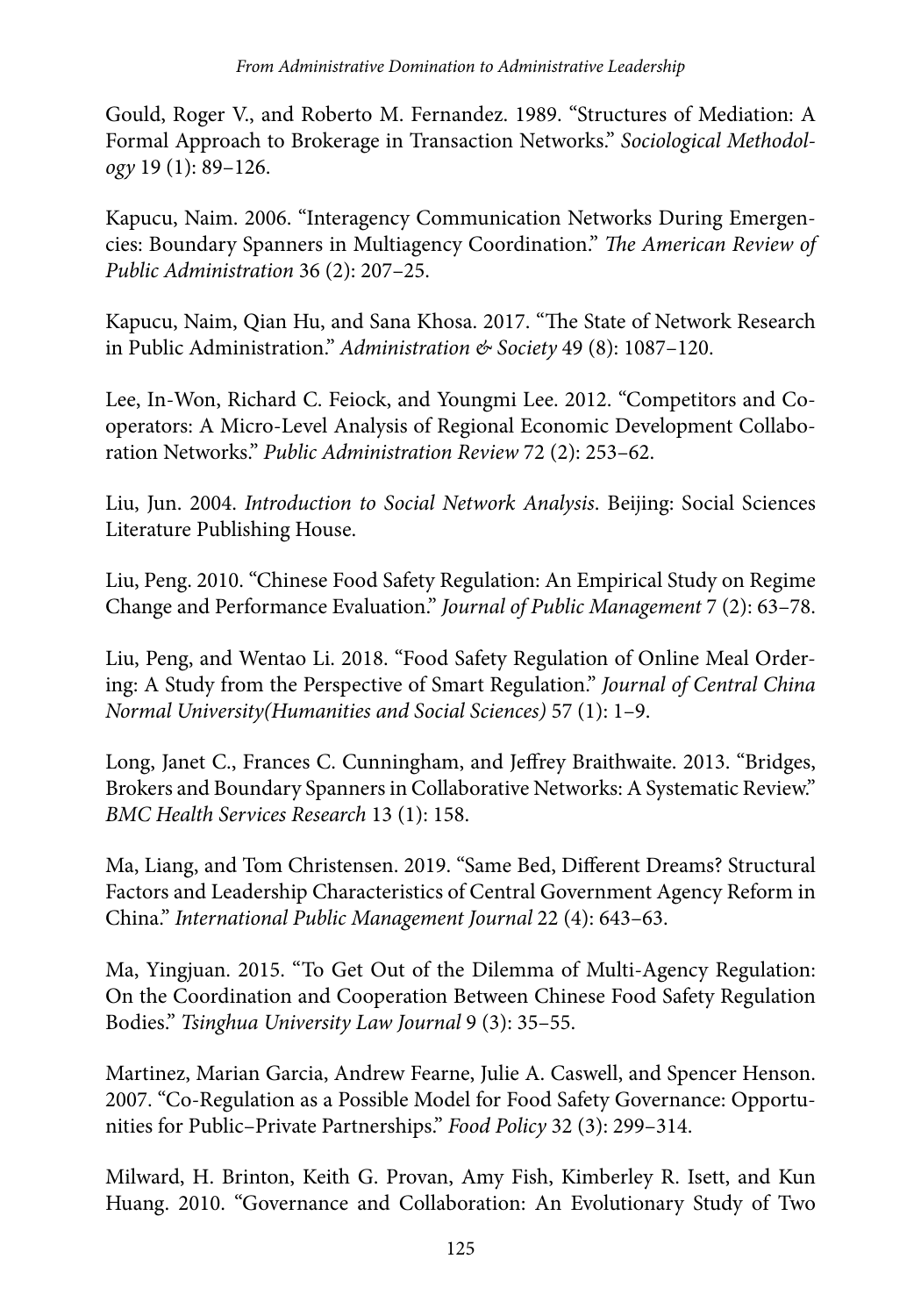Mental Health Networks." *Journal of Public Administration Research and Theory* 20 (suppl\_1): i125–41.

Nie, Yonghao, and Haina Yan. 2009. "Interdepartmental Collaboration in Relational Contract Perspective: Food Safety Regulation as the Case." *Journal of Social Sciences* 31 (11): 13–20.

Nooy, Wouter de, Andrej Mrvar, and Vladimir Batagelj. 2014. *Exploratory Social Network Analysis with Pajek*. Beijing: Beijing World Publishing Corporation.

Oh, Hongseok, Myung-Ho Chung, and Giuseppe Labianca. 2004. "Group Social Capital and Group Effectiveness: The Role of Informal Socializing Ties." *Academy of Management Journal* 47 (6): 860–75.

Olsson, Per, Carl Folke, and FikretBerkes. 2004. "Adaptive Comanagement for Building Resilience in Social–Ecological Systems." *Environmental Management* 34  $(1): 75-90.$ 

Provan, Keith G., and Kun Huang. 2012. "Resource Tangibility and the Evolution of a Publicly Funded Health and Human Services Network." *Public Administration Review* 72 (3): 366–75.

Purdy, Jill M. 2012. "A Framework for Assessing Power in Collaborative Governance Processes." *Public Administration Review* 72 (3): 409–17.

Rost, Katja. 2011. "The Strength of Strong Ties in the Creation of Innovation." *Research Policy* 40 (4): 588–604.

Rouvière, Elodie, and Annie Royer. 2017. "Public Private Partnerships in Food Industries: A Road to Success?" *Food Policy* 69 (1): 135–44.

Sandström, Annica, and Carl Rova. 2010. "Adaptive Co-Management Networks: A Comparative Analysis of Two Fishery Conservation Areas in Sweden." *Ecology and Society* 15 (3): 634–57.

Sayles, Jesse S., and Jacopo A. Baggio. 2017. "Who Collaborates and Why: Assessment and Diagnostic of Governance Network Integration for Salmon Restoration in Puget Sound, USA." *Journal of Environmental Management* 186 (Part 1): 64–78.

Sharma, Deepak, and Avadhesha Surolia. 2013. "Degree Centrality." In *Encyclopedia of Systems Biology*. Edited by Werner Dubitzky, Olaf Wolkenhauer, Kwang-Hyun Cho, and Hiroki Yokota, 558–58. New York: Springer.